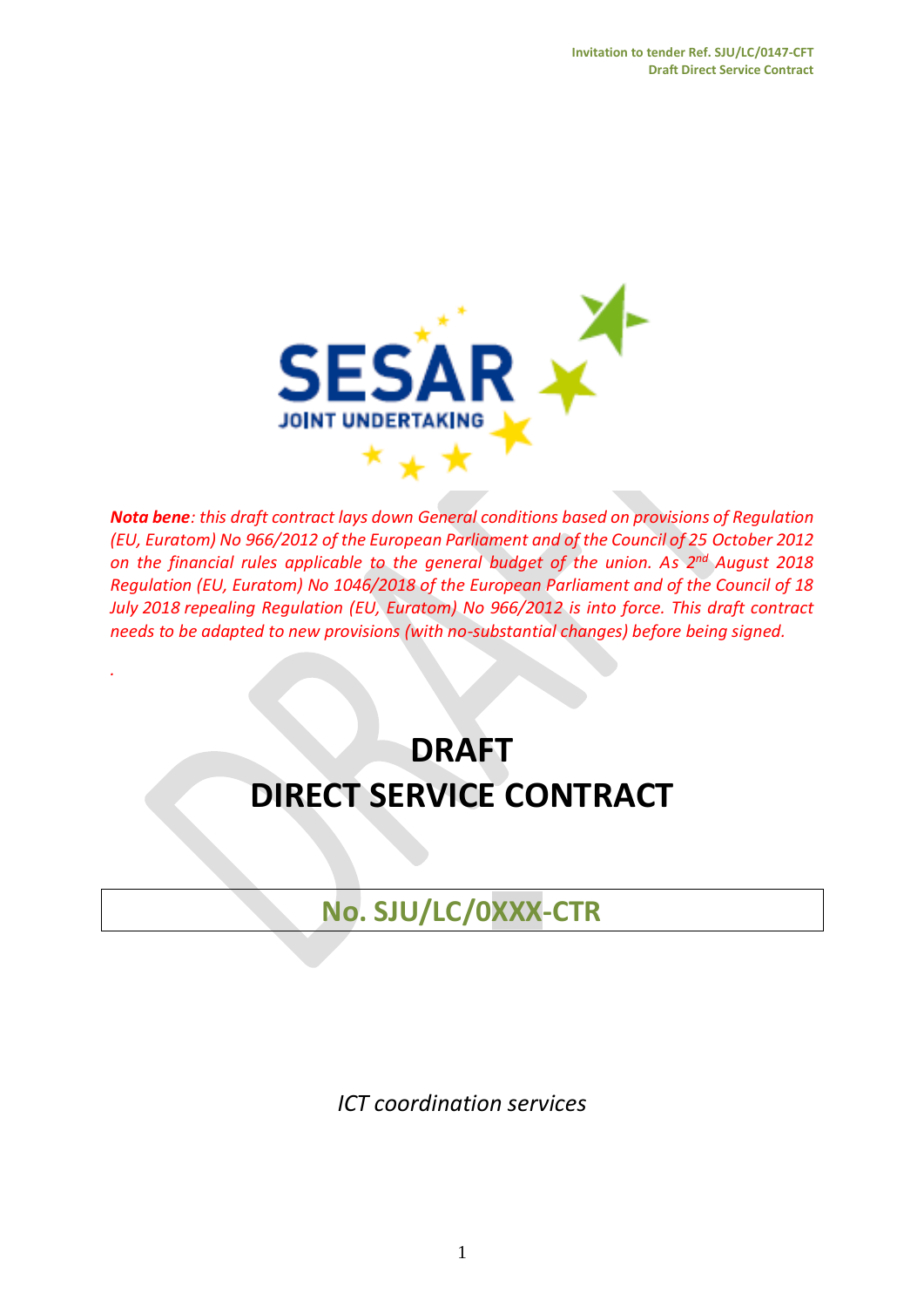1. The **SESAR JOINT UNDERTAKING** (hereinafter referred to as "**SJU**"), a joint undertaking within the meaning of Article 187 of the Treaty on the Functioning of the European Union ("Union"), set up by Council Regulation (EC) No 219/2007 of 27 February 2007 on the establishment of a Joint Undertaking to develop the new generation European air traffic management system (SESAR), as amended by Council Regulation (EC) 1361/2008 of 16 December 2008, and further amended by Council Regulation (EU) No 721/2014 of 16 June 2014

Located at 100 Avenue de Cortenbergh, 1000 - Brussels, Belgium,

Represented for the purpose of signing this contract by Mr Florian Guillermet, its Executive Director,

on the one part and

2. [*Full official name*]

[*Official legal form*]

**[***Statutory registration number or ID or passport number***]**

[*Full official address*]

[*VAT registration number*]

('the contractor'), represented for the purposes of the signature of this contract by [*forename, surname, function of legal representative and name of company in the case of a joint tender*],

on the other part,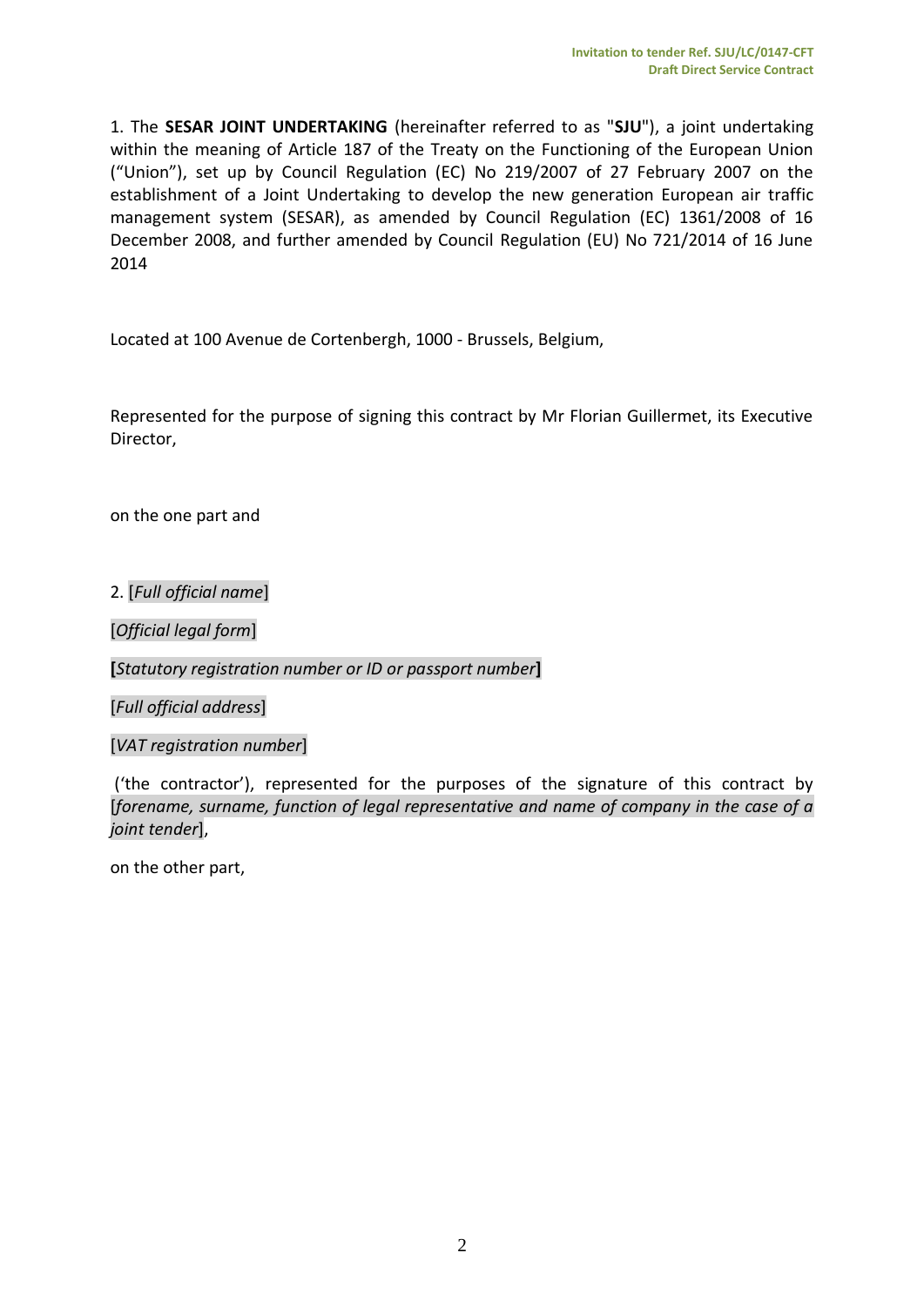#### HAVE AGREED

to the **special conditions,** the **general conditions for service contracts** and the following annexes:

- **Annex I –** Tender specifications (reference No [*complete*] of [*insert date*]*)*
- **Annex II** Contractor's tender (reference No [*complete*] of [*insert date*])

#### [*Insert other annexes*]

which form an integral part of this contract ('the contract').

This contract sets out the obligations of the parties during and after the duration of this contract.

All documents issued by the contractor (end-user agreements, general terms and conditions, etc.) except its tender are held inapplicable, unless explicitly mentioned in the special conditions of this contract. In all circumstances, in the event of contradiction between this contract and documents issued by the contractor, this contract prevails, regardless of any provision to the contrary in the contractor's documents.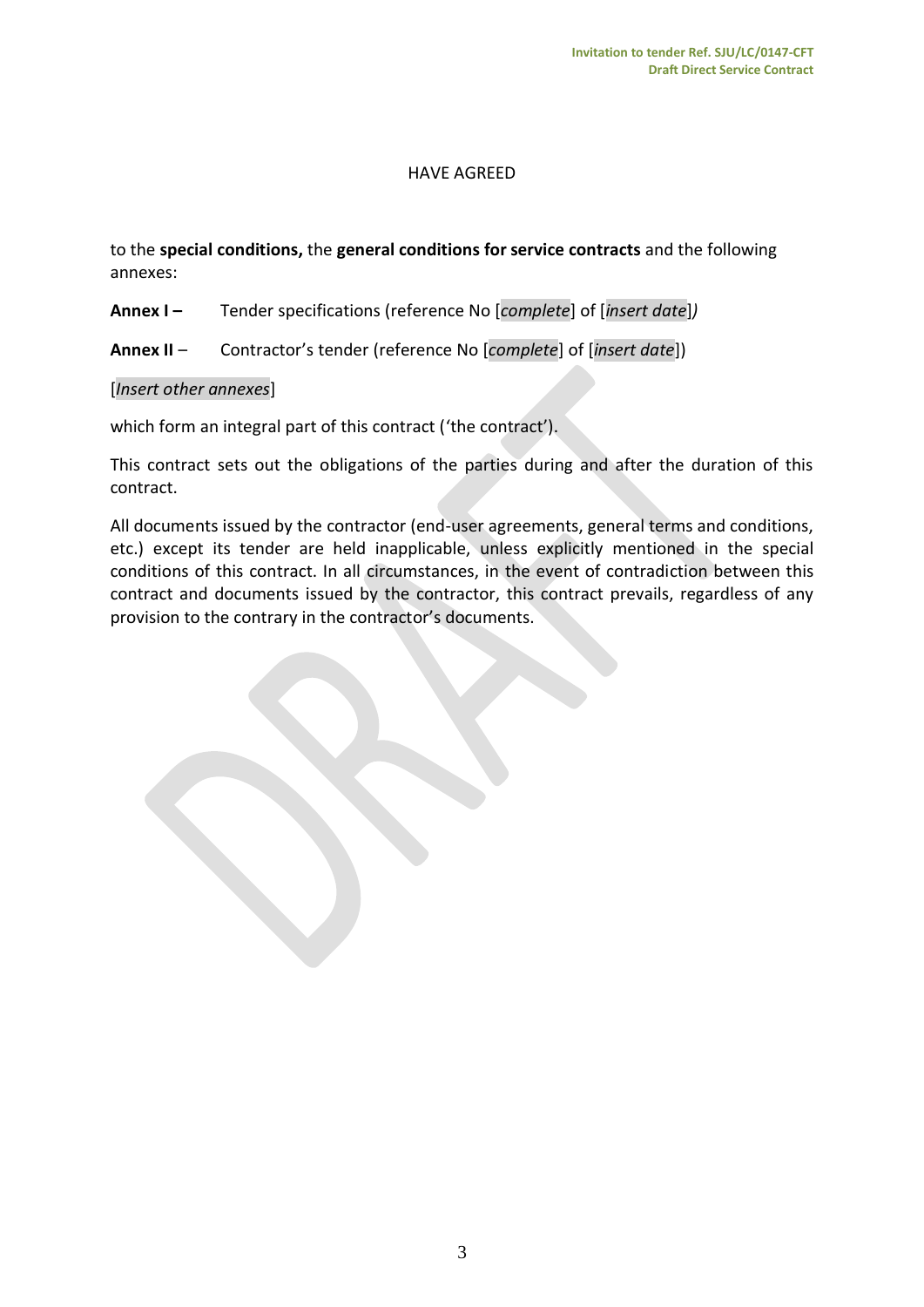#### **TABLE OF CONTENTS**

<span id="page-3-0"></span>

| 1.9.1. Processing of personal data by the contracting authority  10          |  |
|------------------------------------------------------------------------------|--|
|                                                                              |  |
|                                                                              |  |
|                                                                              |  |
|                                                                              |  |
| 1.10.3. Provision of list of pre-existing rights and documentary evidence 12 |  |
|                                                                              |  |
|                                                                              |  |
| 1.13. Service provided on the premises of the contracting authority  13      |  |
|                                                                              |  |
|                                                                              |  |
|                                                                              |  |
|                                                                              |  |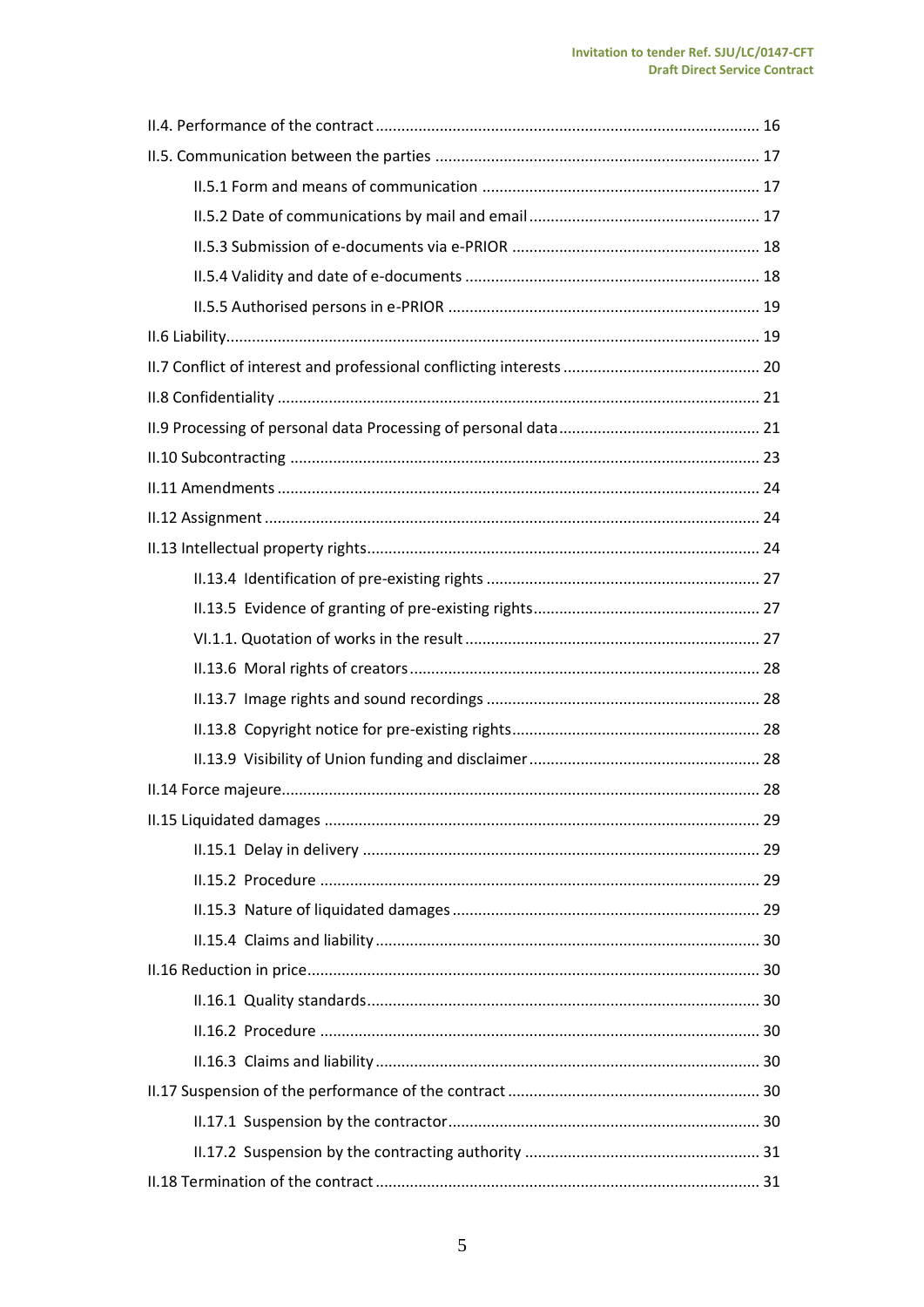| II.18.1 Grounds for termination by the contracting authority  31      |  |  |  |
|-----------------------------------------------------------------------|--|--|--|
|                                                                       |  |  |  |
|                                                                       |  |  |  |
|                                                                       |  |  |  |
|                                                                       |  |  |  |
|                                                                       |  |  |  |
|                                                                       |  |  |  |
|                                                                       |  |  |  |
|                                                                       |  |  |  |
|                                                                       |  |  |  |
|                                                                       |  |  |  |
|                                                                       |  |  |  |
|                                                                       |  |  |  |
| II.21.5 Pre-financing, performance and money retention guarantees  35 |  |  |  |
|                                                                       |  |  |  |
|                                                                       |  |  |  |
|                                                                       |  |  |  |
|                                                                       |  |  |  |
|                                                                       |  |  |  |
|                                                                       |  |  |  |
|                                                                       |  |  |  |
|                                                                       |  |  |  |
|                                                                       |  |  |  |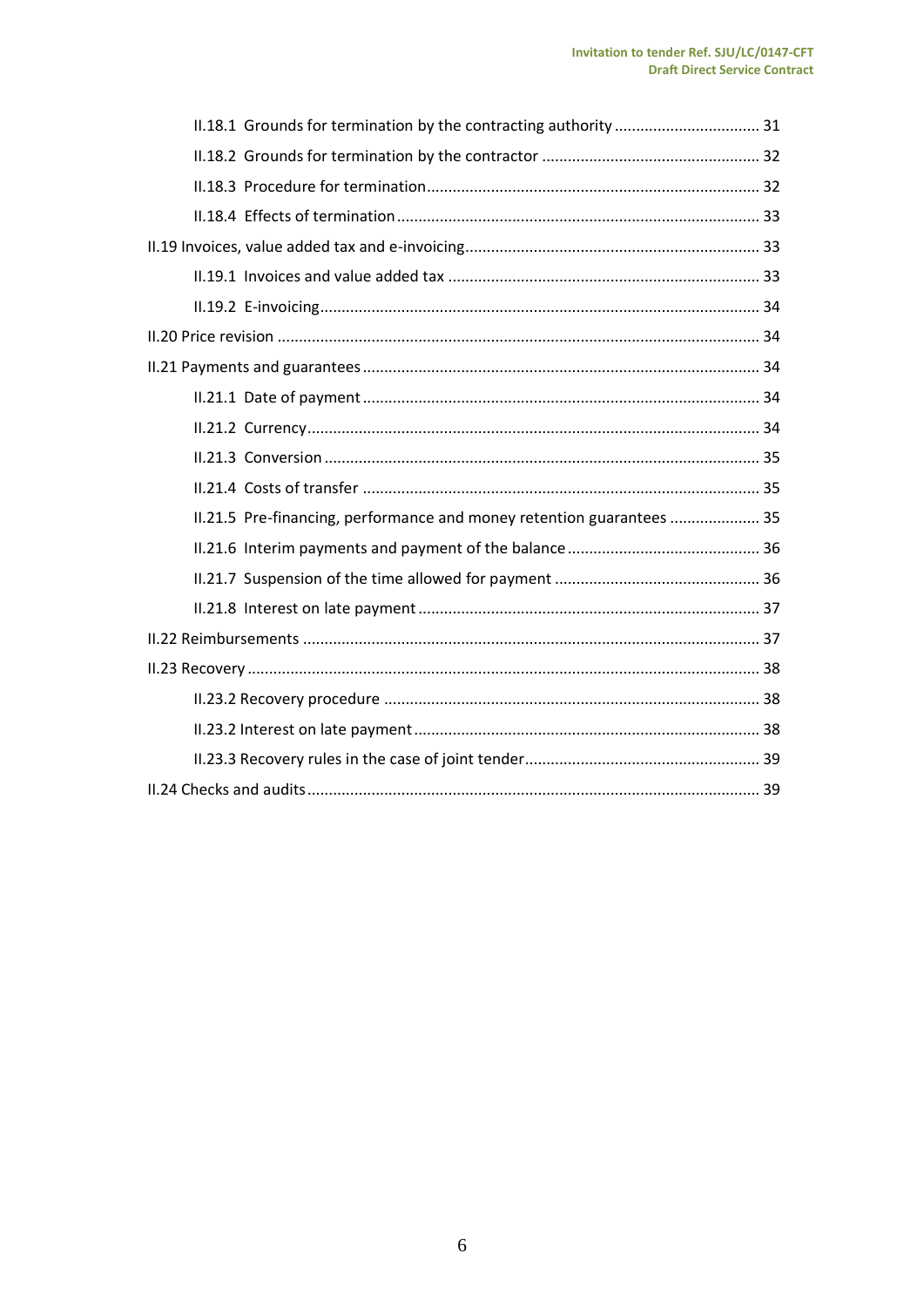# **I. SPECIAL CONDITIONS**

# <span id="page-6-1"></span><span id="page-6-0"></span>**I.1. ORDER OF PRIORITY OF PROVISIONS**

If there is any conflict between different provisions in this contract, the following rules must be applied:

- (1) The provisions set out in the special conditions take precedence over those in the other parts of the contract.
- (2) The provisions set out in the general conditions take precedence over those in the other annexes.
- <span id="page-6-2"></span>(3) The provisions set out in the tender specifications (Annex I) take precedence over those in the tender (Annex II).

# **I.2. SUBJECT MATTER**

<span id="page-6-3"></span>The subject matter of the contract is the provision of the ICT coordination services.

# **I.3. ENTRY INTO FORCE AND DURATION**

- **I.3.1** The contract enters into force on the date on which the last party signs it.
- **I.3.2** The performance of the contract cannot start before its entry into force.
- **I.3.3** The duration of the performance of the contract must not exceed 24 (twenty four) months.
- **I.3.4** *Not applicable*

**I.3.5** The contract is renewed automatically once for 24 (twenty four) months, unless one of the parties receives *formal notification* to the contrary at least three months before the end of the ongoing duration. Renewal does not change or postpone any existing obligations.

# <span id="page-6-4"></span>**I.4. PRICE**

## <span id="page-6-5"></span>**I.4.1. Price of the contract and maximum amount**

The price payable under this contract including any possible renewals is EUR 980.994,00 [five hundred and eighty thousand euro].

This amount is composed of 880.994,00 EUR (220.248,50 EUR per year, VAT excluded) for standard services and 100.000,00 EUR (25.000,00 EUR per year, VAT excluded) for exceptional support described under Section 2.4.1.1 of the tender specifications.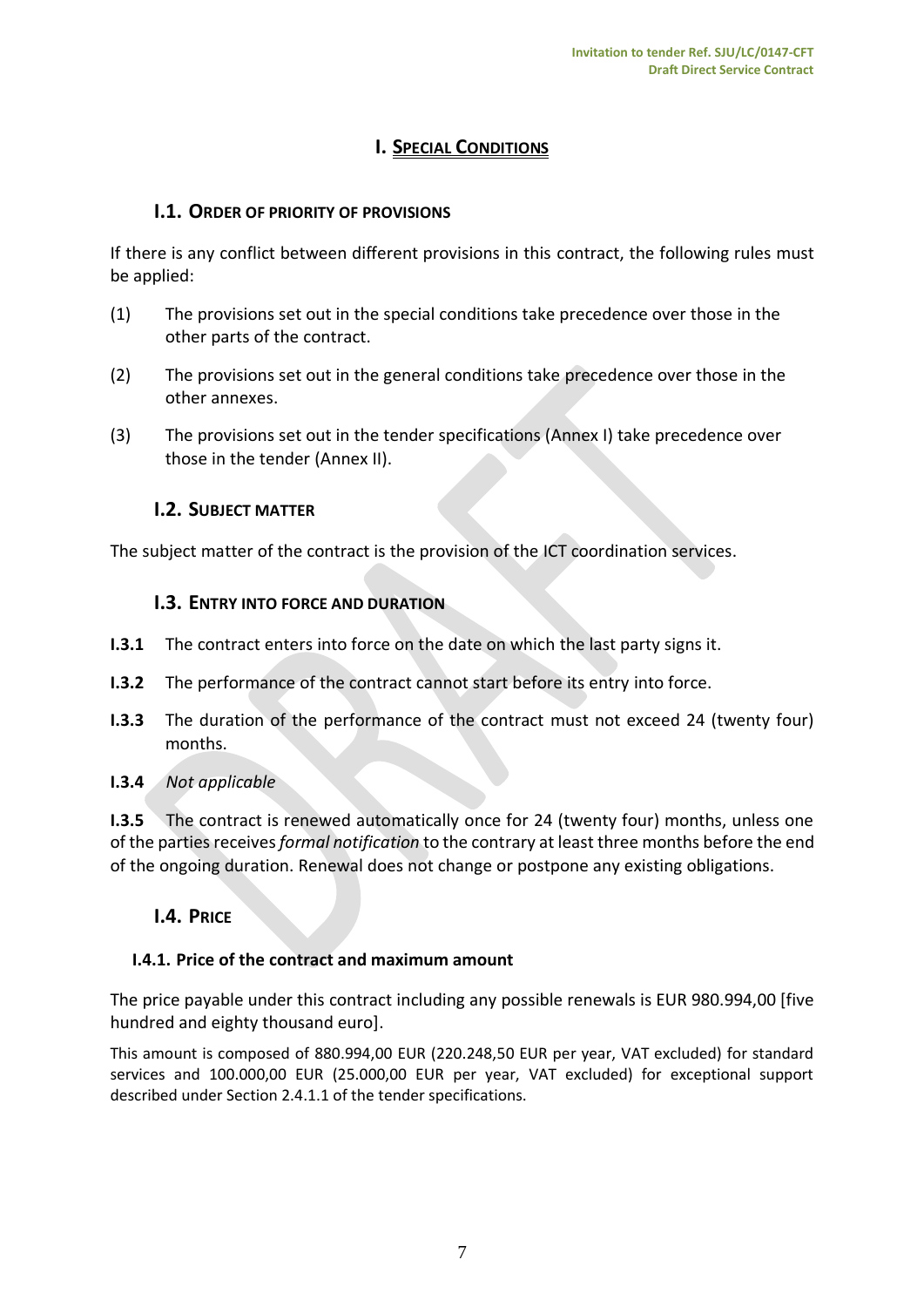# <span id="page-7-0"></span>**I.4.2. Price revision index**

Price revision is determined by the formula set out in Article II.20 and using the trend in the harmonised indices of consumer prices (HICP) Euro area (19 countries) published at <http://ec.europa.eu/eurostat/web/hicp/data/database> under HICP (2015 = 100) - monthly data (index) (prc\_hicp\_midx).

#### <span id="page-7-1"></span>**I.4.3. Reimbursement of expenses**

<span id="page-7-2"></span>Reimbursement of expenses is not applicable to this contract.

## **I.5. PAYMENT ARRANGEMENTS**

## <span id="page-7-3"></span>**I.5.1. Pre-financing**

Pre-financing is not applicable to this contract.

## <span id="page-7-4"></span>**I.5.2. Monthly payments**

1. The contractor (or leader in the case of a joint tender) may claim a monthly **interim payment** equal to price of the services performed in the invoiced month. Article II.21.6 shall apply.

2. General payment conditions set forth in Article I.5.4 shall apply.

## <span id="page-7-5"></span>**I.5.3. Payment of the balance**

Payment of the balance is not applicable to this contract. All payments shall be done as monthly payments in accordance with Art. I.5.2 based on the services actually performed.

## <span id="page-7-6"></span>**I.5.4. General payment conditions**

1. The contractor (or leader in the case of a joint tender) must send an invoice to the following e-mail address: [e-invoices@sesarju.eu](mailto:e-invoices@sesarju.eu) for payment of the balance due under the contract, as provided for in the tender specifications and accompanied by the following:

(a) a monthly report (report summarizing the services actually performed);

2. The contracting authority must approve the submitted documents or deliverables and pay within 30 days from receipt of the invoice.

3. If the contracting authority has observations to make, it must send them to the contractor (or leader in the case of a joint tender) and suspend the time limit for payment in accordance with Article II.21.7.

The contractor (or leader in the case of a joint tender) has 10 days to submit additional information or corrections or a new version of the documents if the contracting authority requires it.

4. The contracting authority must give its approval and pay within the remainder of the timelimit indicated in point (2.) unless it rejects partially or fully the submitted documents.

\*\*\*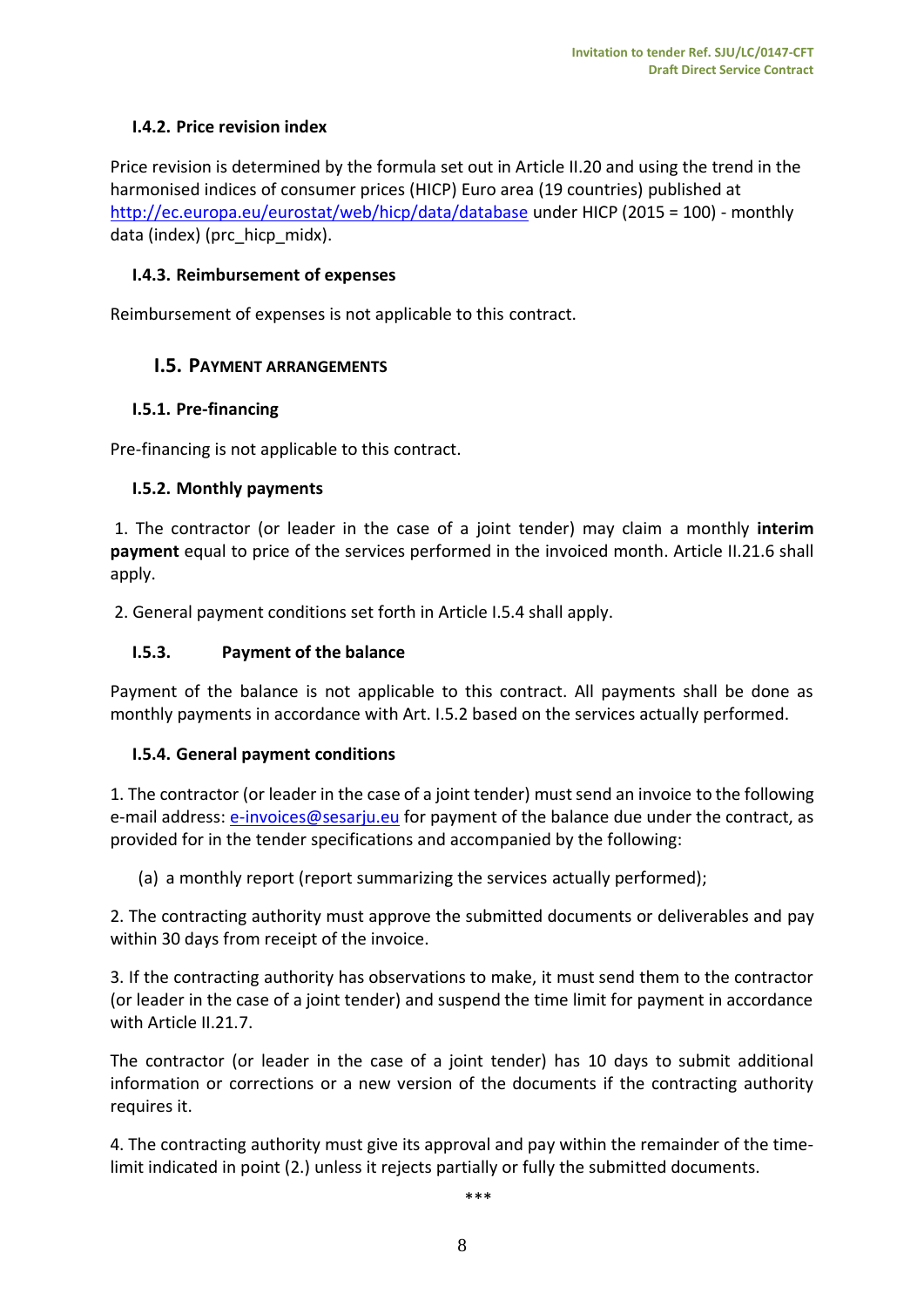# *[Option: for contractors for which VAT is due in Belgium]*

[In Belgium, use of this contract constitutes a request for VAT exemption No 450, Article 42, paragraph 3.3 of the VAT code (circular 2/1978), provided the invoice includes the statement: 'Exonération de la TVA, Article 42, paragraphe 3.3 du code de la TVA (circulaire 2/1978)'.]

#### *[Option: for contractors for which VAT is due in Luxembourg]*

[In Luxembourg, the contractor must include the following statement in the invoices: "Commande destinée à l'usage officiel de l'Union européenne. Exonération de la TVA Article 43 § 1 k 2ème tiret de la loi modifiée du 12.02.79. 'In the case of intra-Community purchases, the statement to be included in the invoices is: "For the official use of the European Union. VAT Exemption / European Union/ Article 151 of Council Directive 2006/112/EC.']

#### <span id="page-8-0"></span>**I.6. GUARANTEES**

<span id="page-8-1"></span>Guarantees are not applicable to this contract.

#### **I.6.1. Performance guarantee**

Performance guarantee is not applicable to this contract.

#### <span id="page-8-2"></span>**I.6.2. Retention money guarantee**

<span id="page-8-3"></span>Retention money guarantee is not applicable to this contract.

## **I.7. BANK ACCOUNT**

Payments must be made to the contractor's (or leader's in the case of a joint tender) bank account denominated in euro, identified as follows:

Name of bank:

Full address of branch:

Exact denomination of account holder:

Full account number including bank codes:

[IBAN<sup>1</sup> code:]

## <span id="page-8-4"></span>**I.8. COMMUNICATION DETAILS**

For the purpose of this contract, communications must be sent to the following addresses:

SJU:

 $\overline{a}$ 

SESAR Joint Undertaking 100, Avenue Cortenbergh BE-1000 Brussels

<sup>&</sup>lt;sup>1</sup> BIC or SWIFT code for countries with no IBAN code.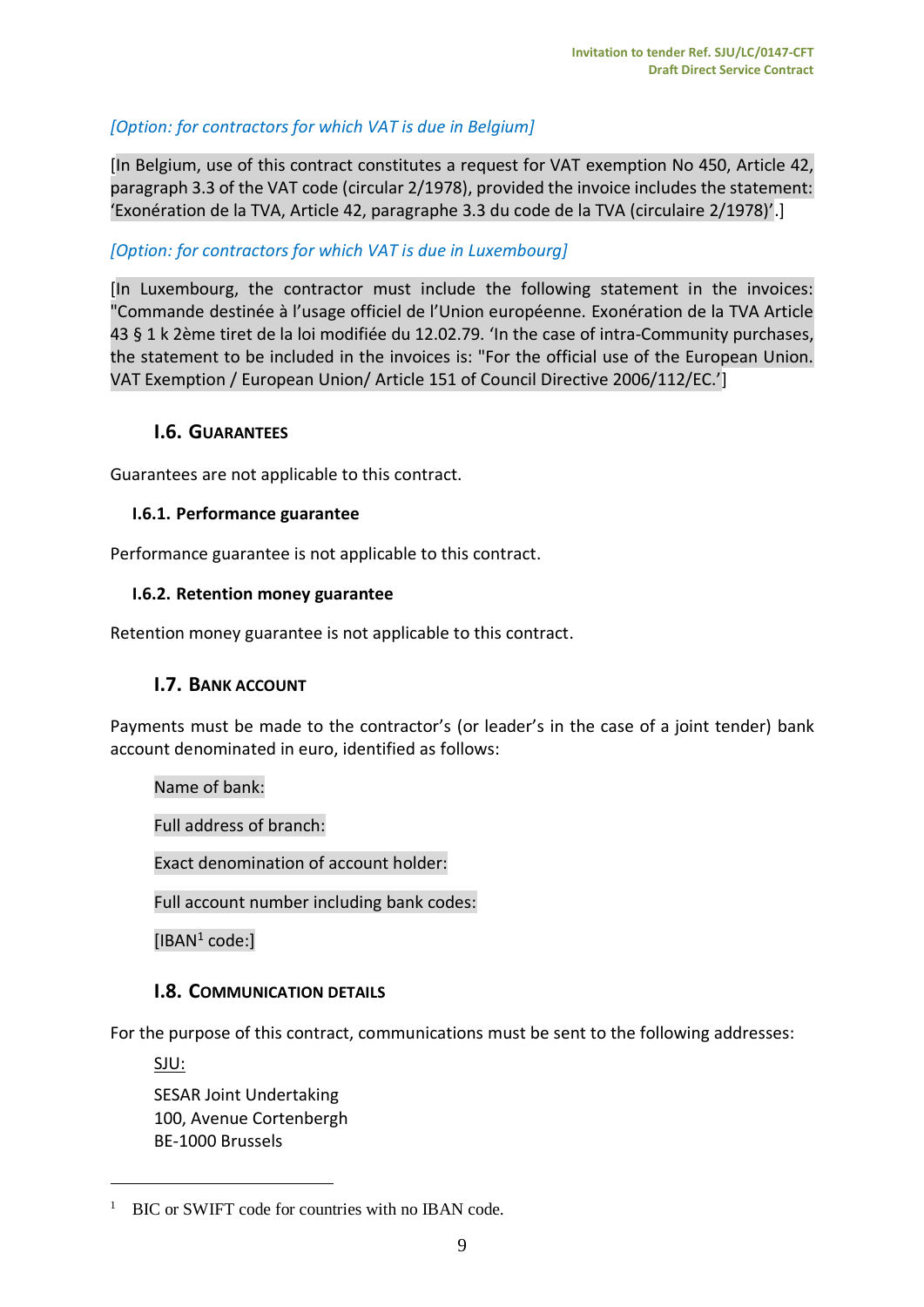## Belgium

#### Administrative, contractual and legal matters:

Mrs Vicência da Silva Head of Legal & Procurement Sector Tel.: 02 507 80 04 FAX No. 02 507 80 01 E-mail: [Procurement@sesarju.eu](mailto:Procurement@sesarju.eu)

#### Technical matters:

Mr Peter Hotham Tel.: 02 507 80 61 E-mail: [Facility@sesarju.eu;](mailto:Facility@sesarju.eu) Peter.Hotham@sesarju.eu

#### <span id="page-9-0"></span>**I.9. DATA CONTROLLER PROCESSING OF PERSONAL DATA**

#### <span id="page-9-1"></span>**I.9.1. Processing of personal data by the contracting authority**

For the purpose of Article II.9.1,

- (a) the data controller is The SESAR Joint Undertaking;
- (b) the data protection notice is available at [https://ec.europa.eu/info/data-protection-public](https://ec.europa.eu/info/data-protection-public-procurement-procedures_en)[procurement-procedures\\_en.](https://ec.europa.eu/info/data-protection-public-procurement-procedures_en)

#### <span id="page-9-2"></span>**I.9.2. Processing of personal data by the contractor**

For the purpose of Article II.9.2,

- (a) the subject matter and purpose of the processing of personal data by the contractor are the coordination of ICT services for the SESAR JU;
- (b) The localisation of and access to the personal data processed by the contractor shall comply with the following:
	- i. the personal data shall only be processed within the territory of the European Union and the European Economic Area and will not leave that territory;
	- ii. the data shall only be held in data centres located with the territory of the European Union and the European Economic Area;
	- iii. access to data may be given on a need to know basis only to authorised persons established in a country which has been recognised by the European Commission as providing adequate protection to personal data;
	- iv. the contractor may not change the location of data processing without the prior written authorisation of the contracting authority;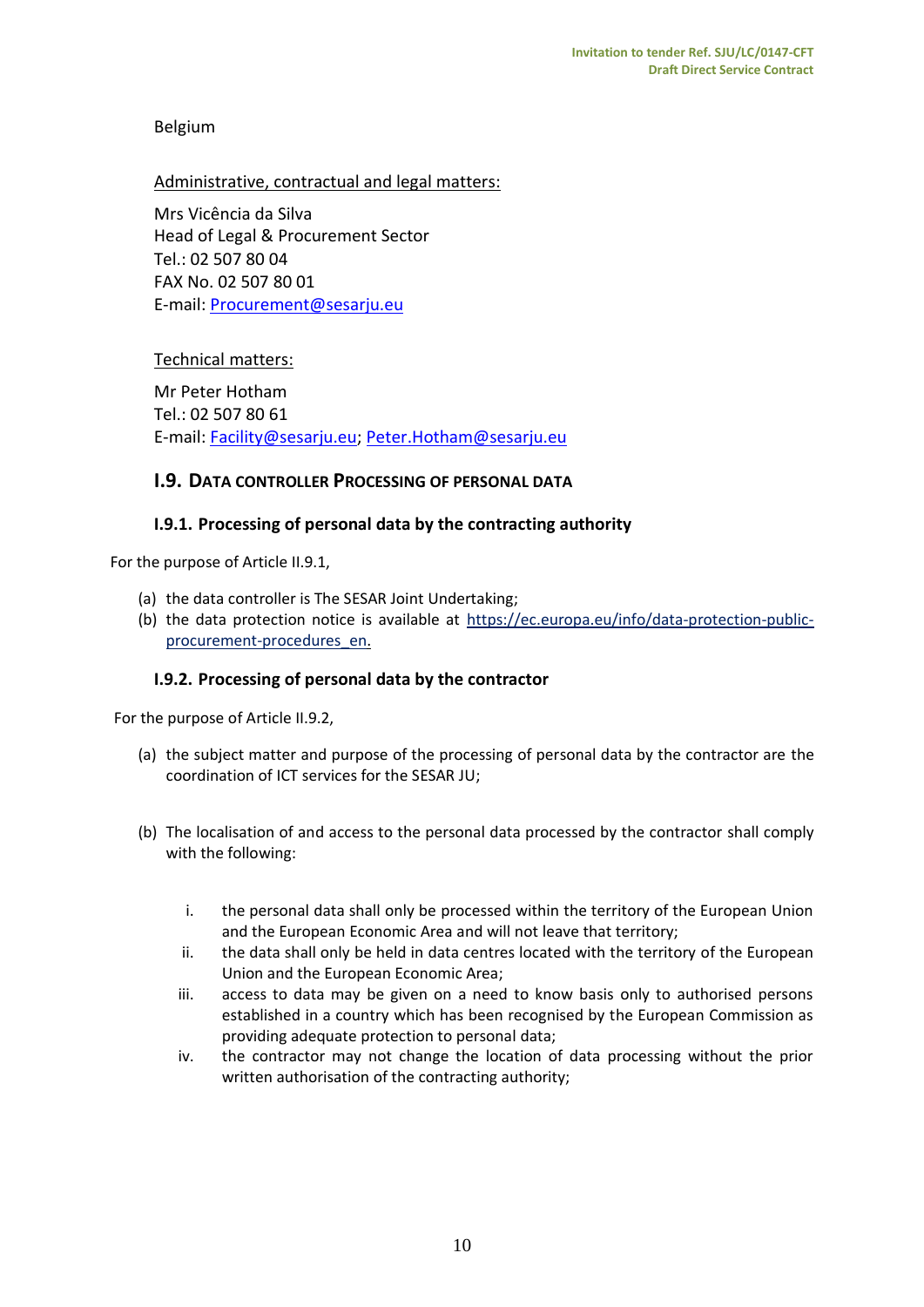v. any transfer of personal data under the contract to third countries or international organisations shall fully comply with the requirements laid down in Chapter V of Regulation (EU) 2018/1725<sup>2</sup>.

## <span id="page-10-0"></span>**I.10. EXPLOITATION OF THE RESULTS OF THE CONTRACT**

## <span id="page-10-1"></span>**I.10.1. Detailed list of modes of exploitation of the results**

In accordance with Article II.13.1 whereby the SJU and the Union acquires ownership of the *results* as defined in this contract, including the tender specifications, these *results* may be used for any of the following modes of exploitation:

- (a) use for its own purposes:
	- making available to the persons and entities working for the contracting authority or cooperating with it, including contractors, subcontractors whether legal or natural persons, Union institutions, agencies and bodies, Member States' institutions;
	- installing, uploading, processing;
	- arranging, compiling, combining, retrieving;
	- copying, reproducing in whole or in part and in unlimited number of copies.

(b) distribution to the public in hard copies, in electronic or digital format, on the internet including social networks as a downloadable or non-downloadable file;

(c) communication through press information services;

(d) inclusion in widely accessible databases or indexes, such as via 'open access' or 'open data' portals, or similar repositories, whether freely accessible or accessible only upon subscription;

(e) modifications by the contracting authority or by a third party in the name of the contracting authority, including:

- shortening;
- summarising;

 $\overline{a}$ 

- modifying the content, the dimensions;
- making technical changes to the content (necessary correction of technical errors), adding new parts or functionalities, changing functionalities, providing third parties with

<sup>2</sup> Regulation (EU) 2018/1725 of 23 October 2018 on the protection of natural persons with regard to the processing of personal data by the Union institutions, bodies, offices and agencies and on the free movement of such data, and repealing Regulation (EC) No 45/2001 and Decision No 1247/2002/EC, OJ L 295/39, 21.11.2018, [https://eur-lex.europa.eu/legal](https://eur-lex.europa.eu/legal-content/EN/TXT/PDF/?uri=CELEX:32018R1725&from=EN)[content/EN/TXT/PDF/?uri=CELEX:32018R1725&from=EN](https://eur-lex.europa.eu/legal-content/EN/TXT/PDF/?uri=CELEX:32018R1725&from=EN)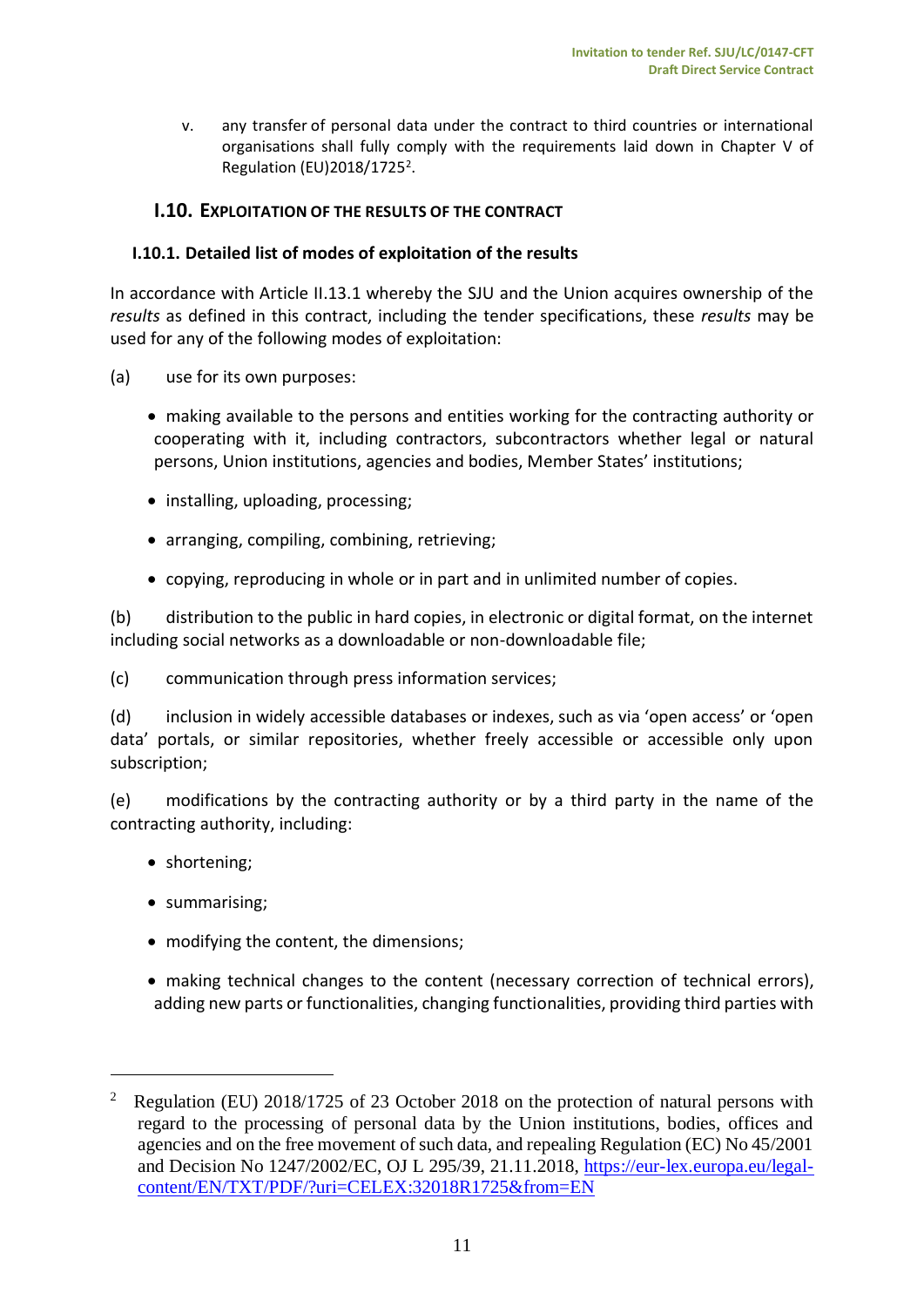additional information concerning the result (e.g. source code) with a view to making modifications;

- addition of new elements, paragraphs, titles, leads, bolds, legend, table of content, summary, graphics, subtitles, sound;
- addition of metadata, for text and data-mining purposes; addition of rightmanagement information; addition of technological protection measures;
- preparation in audio form, preparation as a presentation, animation, pictograms story, slide-show, public presentation;
- extracting a part or dividing into parts;
- translating, inserting subtitles, dubbing in different language versions:

English, French, German;

all official languages of EU;

- languages used within EU;
- languages of candidate countries;

[list or name other languages].

(f) rights to authorise, license, or sub-license in case of licensed *pre-existing rights*, the modes of exploitation set out in any of the points (a) to (e) to third parties.

(g) other adaptations which the parties may later agree; in such case, the following rules apply: the contracting authority must consult the contractor. If necessary, the contractor must in turn seek the agreement of any *creator* or other right holder and must reply to the contracting authority within one month by providing its agreement, including any suggestions of modifications, free of charge. The contractor may refuse the intended modification only if a *creator* can demonstrate that the intended modification may harm his/her honour or reputation, thereby violating his/her moral rights.

## <span id="page-11-0"></span>**I.10.2. Licence or transfer of pre-existing rights**

All *pre-existing rights* incorporated in the *results*, if any, are licensed to the SJU and the Union as set out in Article II.13.2.

## <span id="page-11-1"></span>**I.10.3. Provision of list of pre-existing rights and documentary evidence**

<span id="page-11-2"></span>The contractor must provide the contracting authority with a list of *pre-existing rights* as set out in Article II.13.4 together with the invoice for payment of the balance at the latest.

## **I.11. TERMINATION BY EITHER PARTY**

Either party may, terminate the contract by sending formal notification to the other party with 3 (three) month written notice.

If the contract is terminated: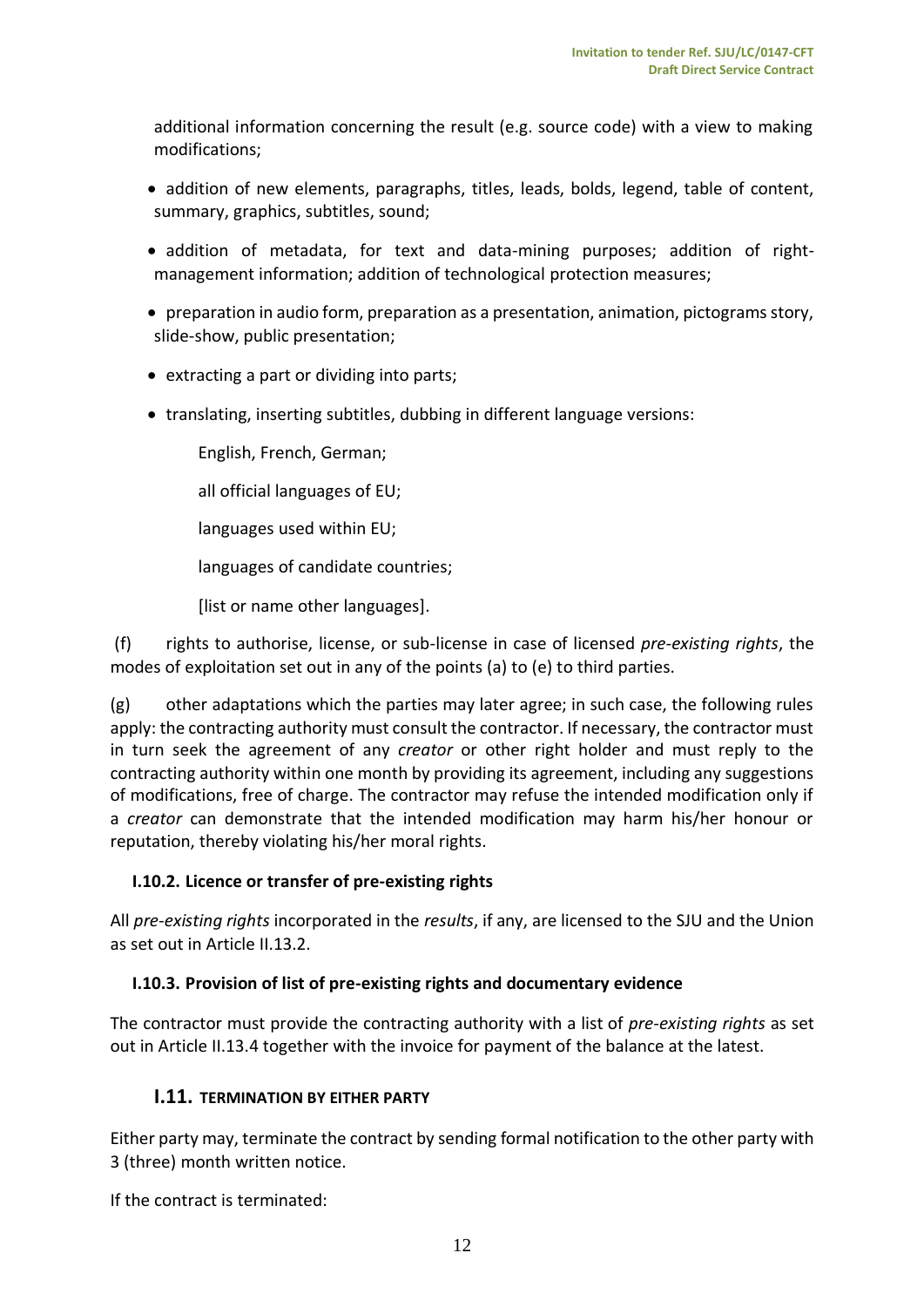(a) neither party is entitled to compensation;

(b) the contractor is entitled to payment only for the services provided before termination takes effect.

<span id="page-12-0"></span>The second, third and fourth paragraphs of Article II.18.4 apply.

#### **I.12. APPLICABLE LAW AND SETTLEMENT OF DISPUTES**

- **I.12.1.** The contract is governed by Union law, complemented, where necessary, by the law of Belgium.
- <span id="page-12-1"></span>**I.12.2.** The courts of Belgium have exclusive jurisdiction over any dispute regarding the interpretation, application or validity of the contract.

#### **I.13. SERVICE PROVIDED ON THE PREMISES OF THE CONTRACTING AUTHORITY**

Since it is and as long as it is necessary for performance of the contract, the contracting authority will give the personnel of the contractor access to its premises by means of an access card. The access card remains the property of the SESAR JU and must be returned to the SESAR JU upon request, upon expiry or in cases where the application conditions are no longer met.

If the access card is not returned on the day it expires, the contracting authority may claim liquidated damages of 100 EUR for each day of delay up to a maximum of EUR 1000. This represents a reasonable estimate of fair compensation for the damage incurred.

#### **SIGNATURES**

|  | For the contractor, |
|--|---------------------|
|--|---------------------|

[*Company name/forename/surname/position*] For the SJU,

Florian Guillermet, Executive Director

Signature:\_\_\_\_\_\_\_\_\_\_\_\_\_\_\_\_\_\_\_\_\_

Signature: \_\_\_\_\_\_\_\_\_\_\_\_\_\_\_\_\_\_\_\_\_\_\_

Done at [*place],* [date] Done at Brussels, [date]

In duplicate in English.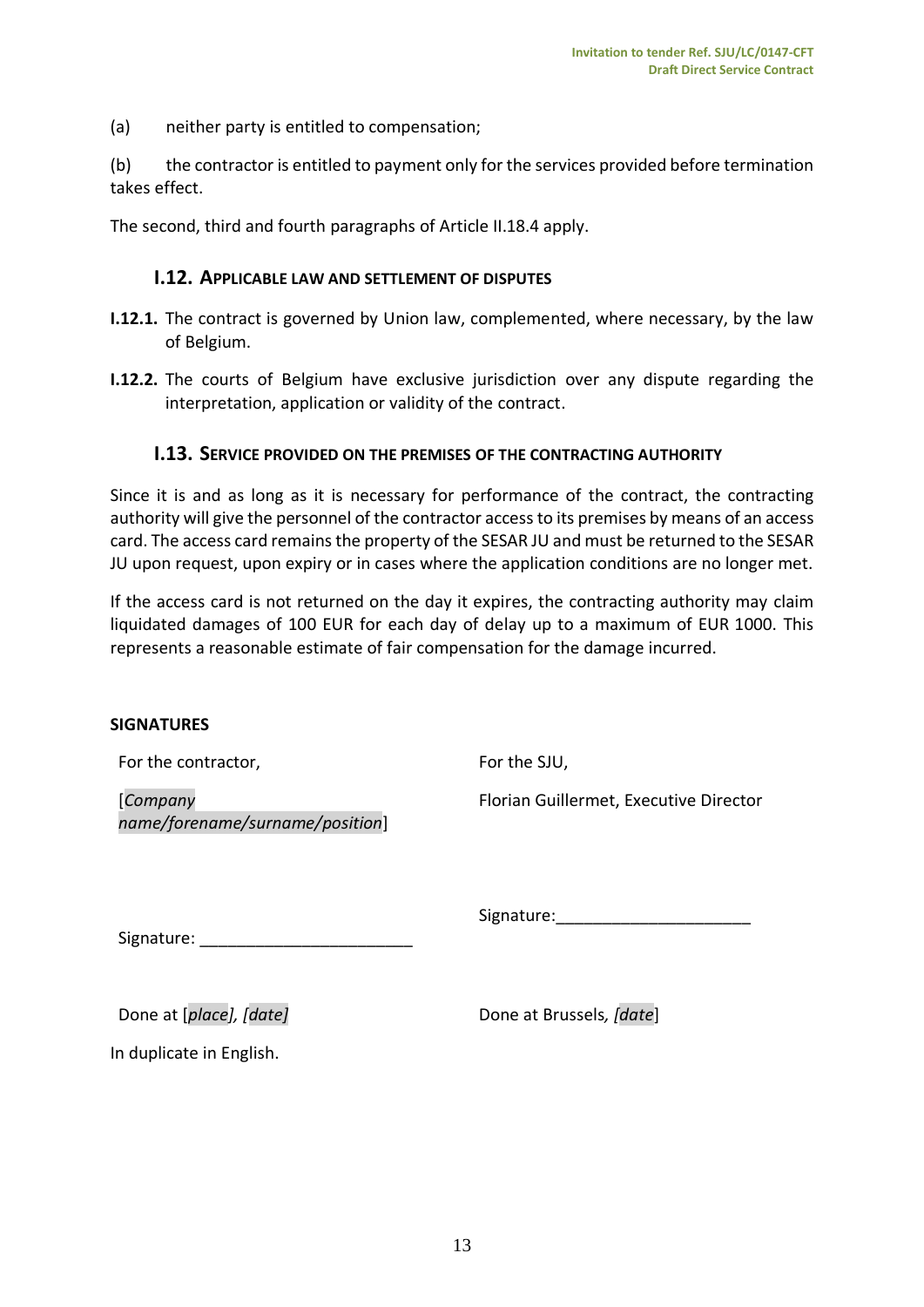# **II. GENERAL CONDITIONS FOR THE SERVICE CONTRACT**

# <span id="page-13-1"></span><span id="page-13-0"></span>**II.1. DEFINITIONS**

For the purpose of this contract, the following definitions (indicated in *italics* in the text) apply:

**'Back office'**: the internal system(s) used by the parties to process electronic invoices;

**'Confidential information or document'**: any information or document received by either party from the other or accessed by either party in the context of the *performance of the contract,* that any of the parties has identified in writing as confidential. It may not include information that is publicly available;

**'Conflict of interest'**: a situation where the impartial and objective *performance of the contract* by the contractor is compromised for reasons involving family, emotional life, political or national affinity, economic interest, or any other shared interest with the contracting authority or any third party related to the subject matter of the contract;

**'Creator'**: means any natural person who contributes to the production of the *result*;

**'EDI message'** (electronic data interchange): a message created and exchanged through the electronic transfer, from computer to computer, of commercial and administrative data using an agreed standard;

**'e-PRIOR'**: the service-oriented communication platform that provides a series of web services and allows the exchange of standardised electronic messages and documents between the parties. This is done either through web services, with a machine-to-machine connection between the parties' *back office* systems (*EDI messages*), or through a web application (the s*upplier portal*). The Platform may be used to exchange electronic documents (e-documents) such as electronic requests for services, electronic specific contracts, and electronic acceptance of services or electronic invoices between the parties. Technical specifications (i.e. the *interface control document*), details on access and user manuals are available at the following website:

[http://ec.europa.eu/dgs/informatics/supplier\\_portal/documentation/documentation\\_en.ht](http://ec.europa.eu/dgs/informatics/supplier_portal/documentation/documentation_en.htm) [m](http://ec.europa.eu/dgs/informatics/supplier_portal/documentation/documentation_en.htm)

**'Force majeure'**: any unforeseeable, exceptional situation or event beyond the control of the parties that prevents either of them from fulfilling any of their obligations under the contract. The situation or event must not be attributable to error or negligence on the part of the parties or on the part of the subcontractors and must prove to be inevitable despite their exercising due diligence. Defaults of service, defects in equipment or material or delays in making them available, labour disputes, strikes and financial difficulties may not be invoked as *force majeure*, unless they stem directly from a relevant case of *force majeure*;

**'Formal notification'** (or 'formally notify'): form of communication between the parties made in writing by mail or email, which provides the sender with compelling evidence that the message was delivered to the specified recipient;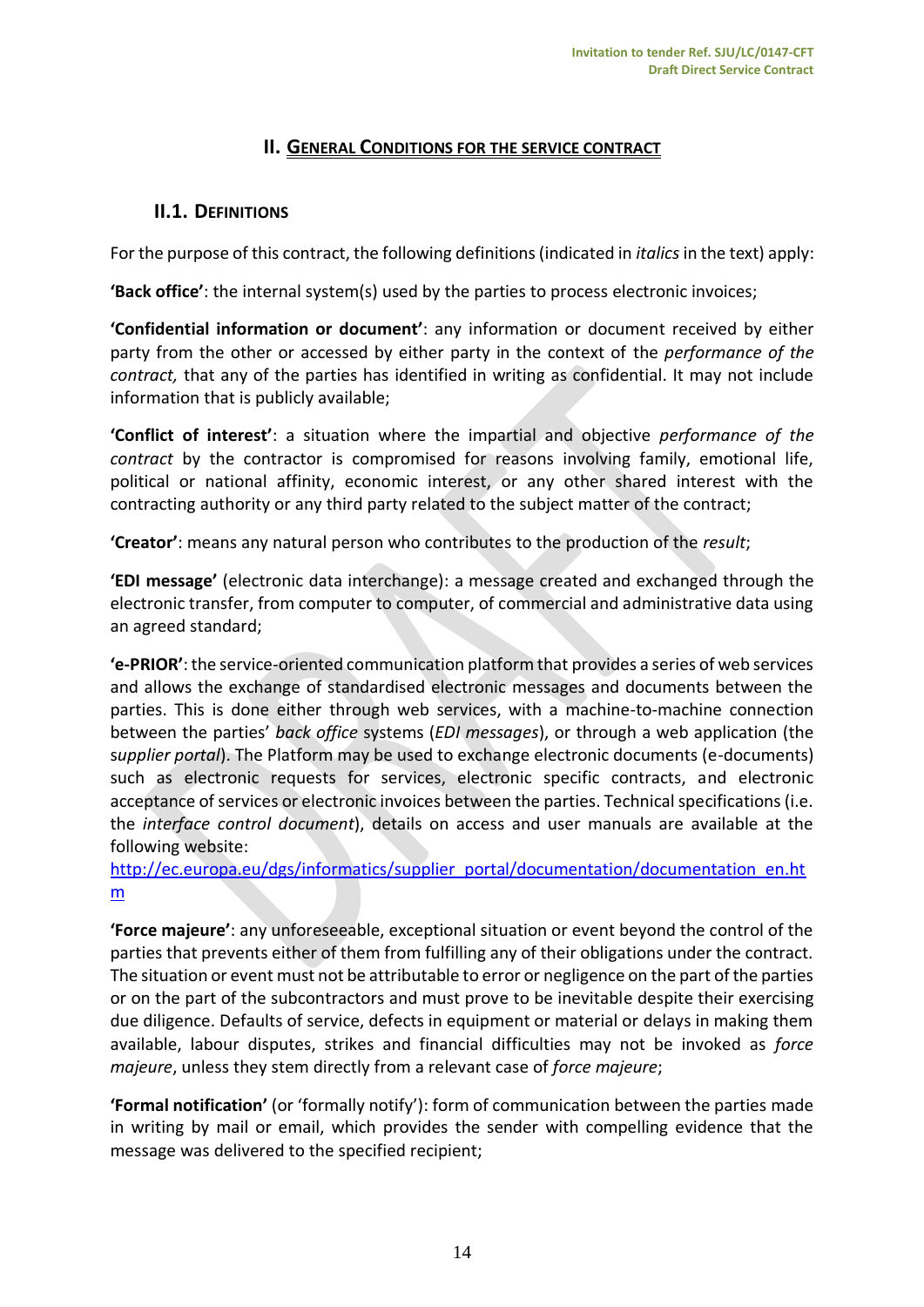**'Fraud':** any intentional act or omission affecting the Union's financial interests relating to the use or presentation of false, incorrect or incomplete statements or documents or to nondisclosure of information in violation of a specific obligation;

**'Interface control document'**: the guideline document which lays down the technical specifications, message standards, security standards, checks of syntax and semantics, etc. to facilitate machine-to-machine connection. This document is updated on a regular basis;

**'Irregularity'**: any infringement of a provision of Union law resulting from an act or omission by an economic operator, which has, or would have, the effect of prejudicing the Union's budget.

**'Notification'** (or 'notify'): form of communication between the parties made in writing including by electronic means;

**'Performance of the contract'**: the execution of tasks and delivery of the purchased services by the contractor to the contracting authority;

**'Personnel'**: persons employed directly or indirectly or contracted by the contractor to perform the contract;

**'Pre-existing material'**: any material, document, technology or know-how which exists prior to the contractor using it for the production of a *result* in the *performance of the contract*;

**'Pre-existing right'**: any industrial and intellectual property right on *pre-existing material*; it may consist in a right of ownership, a licence right and/or right of use belonging to the contractor, the *creator*, the contracting authority as well as to any other third parties;

**'Professional conflicting interest'**: a situation in which the contractor's previous or ongoing professional activities affect its capacity to perform the contract to an appropriate quality standard.

**'Related person'**: any person who has the power to represent the contractor or to take decisions on its behalf;

**'Result'**: any intended outcome of *the performance of the contract*, whatever its form or nature, which is delivered and finally or partially approved by the contracting authority. A *result* may be further defined in this contract as a deliverable. A *result* may, in addition to materials produced by the contractor or at its request, also include *pre-existing materials*;

**'Substantial error'**: any infringement of a contract provision resulting from an act or omission, which causes or might cause a loss to the Union's budget.

**'Supplier portal'**: the *e-PRIOR* portal, which allows the contractor to exchange electronic business documents, such as invoices, through a graphical user interface; its main features can be found in the supplier portal overview document available on: [http://ec.europa.eu/dgs/informatics/supplier\\_portal/doc/um\\_supplier\\_portal\\_overview.pdf](http://ec.europa.eu/dgs/informatics/supplier_portal/doc/um_supplier_portal_overview.pdf)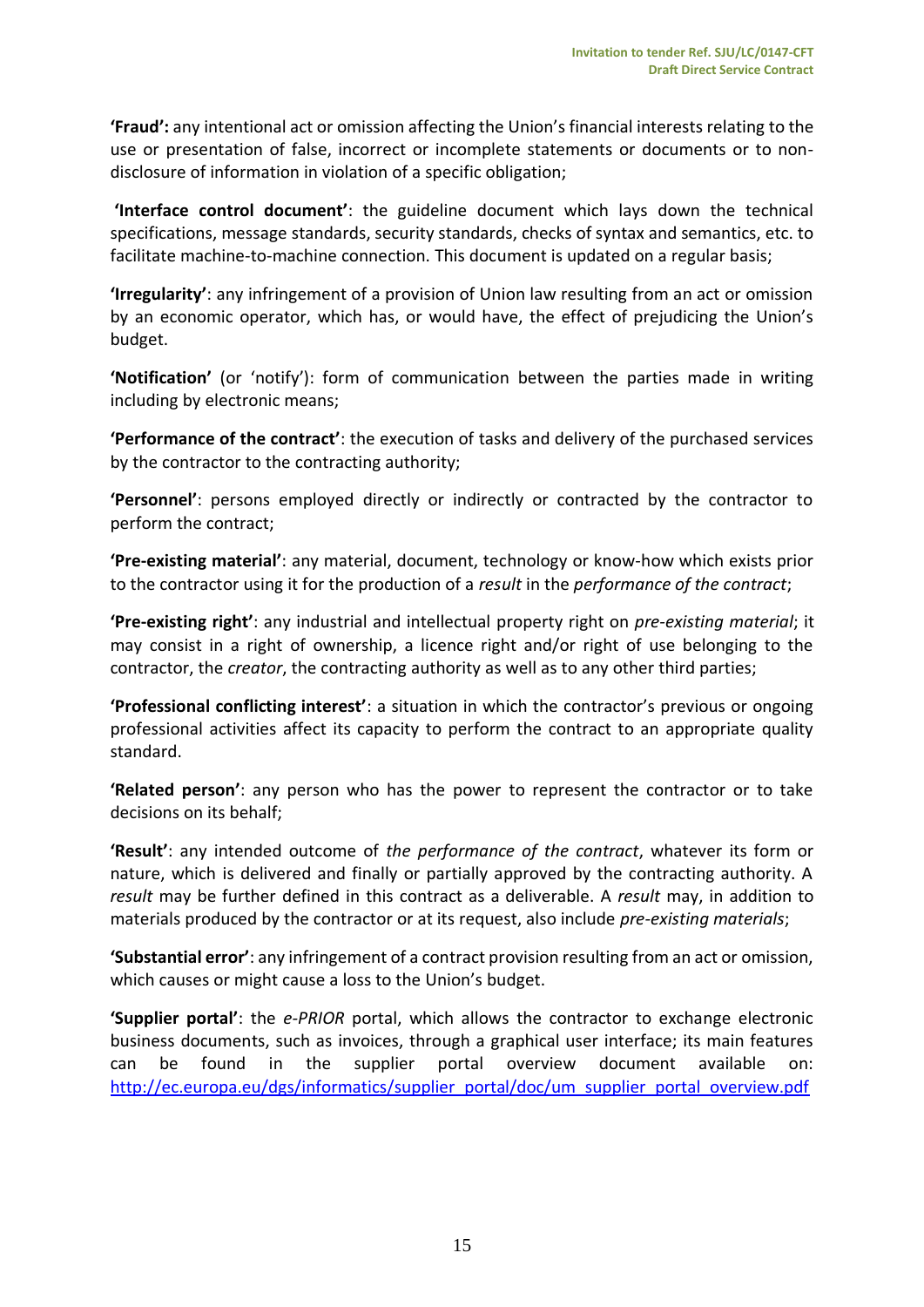#### **II.2. ROLES AND RESPONSIBILITIES IN THE EVENT OF A JOINT TENDER**

<span id="page-15-0"></span>In the event of a joint tender submitted by a group of economic operators and where the group does not have legal personality or legal capacity, one member of the group is appointed as leader of the group.

## <span id="page-15-1"></span>**II.3. SEVERABILITY**

Each provision of this contract is severable and distinct from the others. If a provision is or becomes illegal, invalid or unenforceable to any extent, it must be severed from the remainder of the contract. This does not affect the legality, validity or enforceability of any other provisions of the contract, which continue in full force and effect. The illegal, invalid or unenforceable provision must be replaced by a legal, valid and enforceable substitute provision which corresponds as closely as possible with the actual intent of the parties under the illegal, invalid or unenforceable provision. The replacement of such a provision must be made in accordance with Article II.11. The contract must be interpreted as if it had contained the substitute provision as from its entry into force.

## <span id="page-15-2"></span>**II.4. PERFORMANCE OF THE CONTRACT**

- **II.4.1** The contractor must provide services of high quality standards, in accordance with the state of the art in the industry and the provisions of this contract, in particular the tender specifications and the terms of its tender.
- **II.4.2** The contractor must comply with the minimum requirements provided for in the tender specifications. This includes compliance with applicable obligations under environmental, social and labour law established by Union law, national law and collective agreements or by the international environmental, social and labour law provisions listed in Annex X to Directive 2014/24/EU<sup>3</sup>.
- **II.4.3** The contractor must obtain any permit or licence required in the State where the services are to be provided.
- **II.4.4** All periods specified in the contract are calculated in calendar days, unless otherwise specified.
- **II.4.5** The contractor must not present itself as a representative of the contracting authority and must inform third parties that it is not part of the European public service.
- **II.4.6** The contractor is responsible for the *personnel* who carry out the services and exercises its authority over its *personnel* without interference by the contracting authority. The contractor must inform its *personnel* that:
	- (a) they may not accept any direct instructions from the contracting authority; and
	- (b) their participation in providing the services does not result in any employment or contractual relationship with the contracting authority.

 $\overline{a}$ 

<sup>3</sup> OJ L 94 of 28.03.2014, p. 65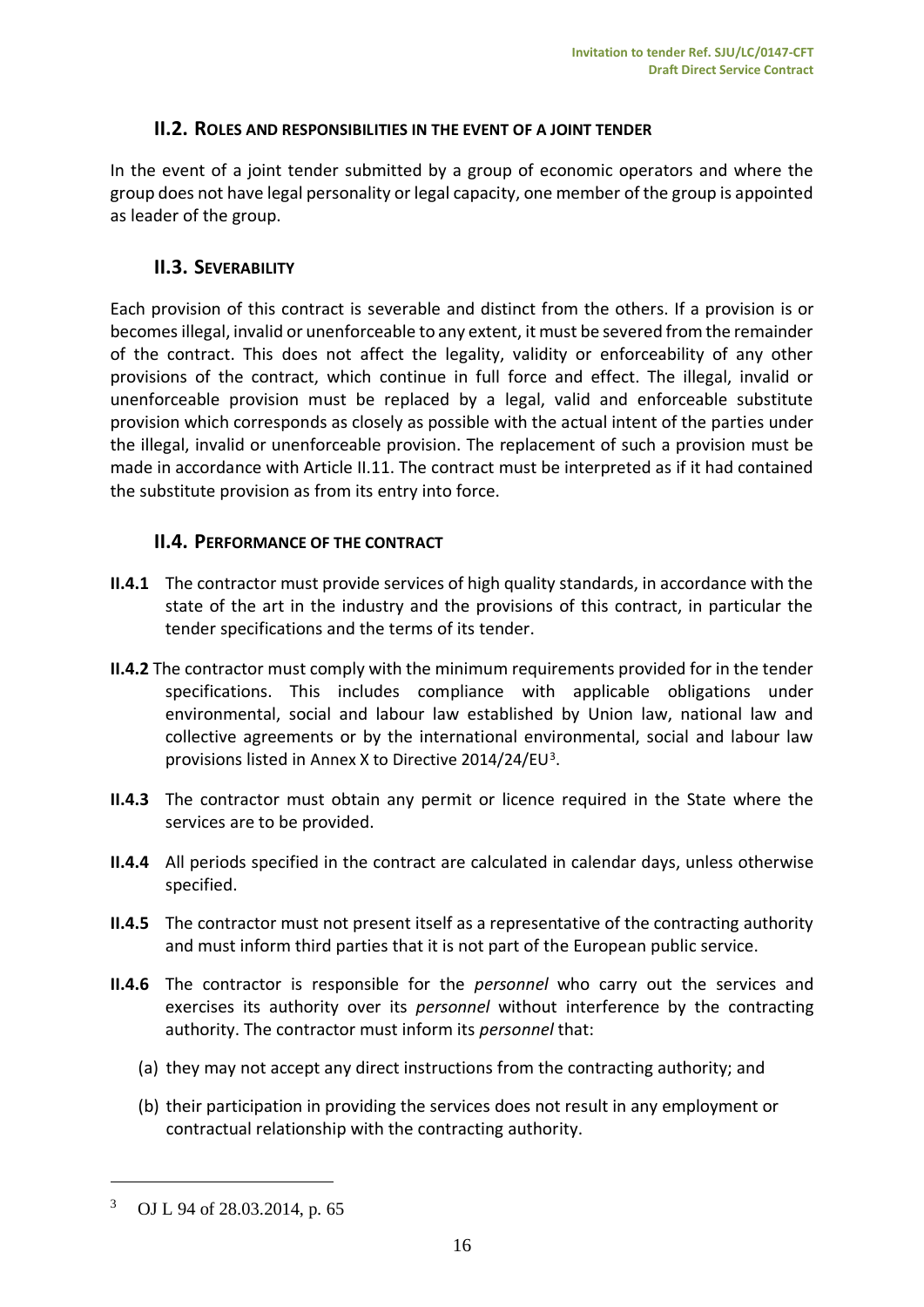- **II.4.7** The contractor must ensure that the *personnel* performing the contract and any future replacement *personnel* possess the professional qualifications and experience required to provide the services, as the case may be on the basis of the selection criteria set out in the tender specifications.
- **II.4.8** At the contracting authority's reasoned request, the contractor must replace any member of *personnel* who:
- I. does not have the expertise required to provide the services; or
- II. has caused disruption at the premises of the contracting authority.

The contractor bears the cost of replacing its *personnel* and is responsible for any delay in providing the services resulting from the replacement of *personnel*.

**II.4.9** The contractor must record and report to the contracting authority any problem that affects its ability to provide the services. The report must describe the problem, state when it started and what action the contractor is taking to resolve it.

# <span id="page-16-0"></span>**II.5. COMMUNICATION BETWEEN THE PARTIES**

#### <span id="page-16-1"></span>**II.5.1 Form and means of communication**

Any communication of information, notices or documents under the contract must:

- III. be made in writing in paper or electronic format in the language of the contract;
- IV. bear the contract number;
- V. be made using the relevant communication details set out in Article I.8; and
- VI. be sent by mail, email or, for the documents specified in the special conditions, via *e-PRIOR*.

If a party requests written confirmation of an e-mail within a reasonable time, the other party must provide an original signed paper version of the communication as soon as possible.

The parties agree that any communication made by email has full legal effect and is admissible as evidence in judicial proceedings.

## <span id="page-16-2"></span>**II.5.2 Date of communications by mail and email**

Any communication is deemed to have been made when the receiving party receives it, unless this contract refers to the date when the communication was sent.

E-mail is deemed to have been received by the receiving party on the day of dispatch of that e-mail, provided that it is sent to the e-mail address indicated in Article I.8. The sending party must be able to prove the date of dispatch. In the event that the sending party receives a nondelivery report, it must make every effort to ensure that the other party actually receives the communication by email or mail. In such a case, the sending party is not held in breach of its obligation to send such communication within a specified deadline.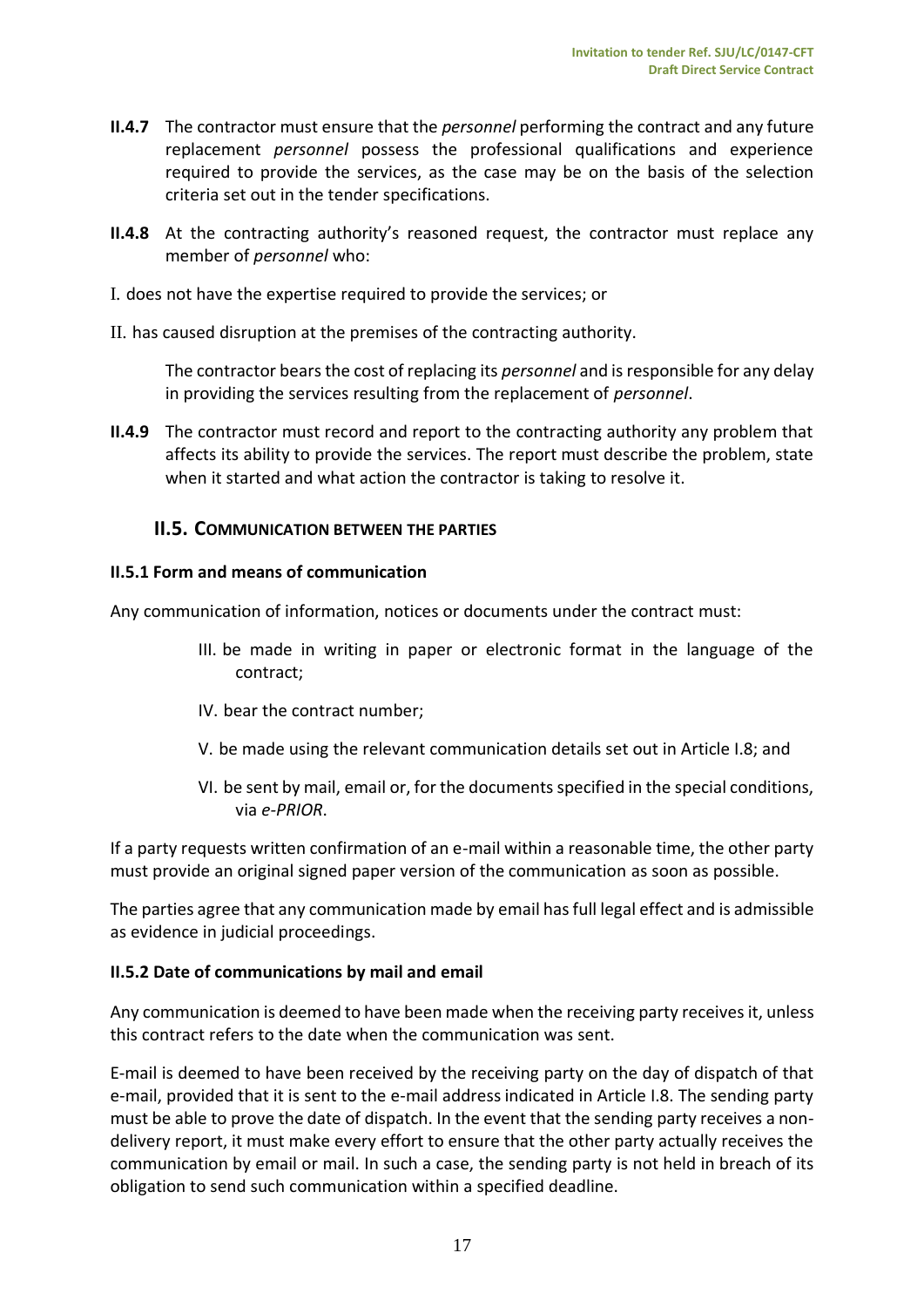Mail sent to the contracting authority is deemed to have been received by the contracting authority on the date on which the department responsible referred to in Article I.8 registers it.

*Formal notifications* are considered to have been received by the receiving party on the date of receipt indicated in the proof received by the sending party that the message was delivered to the specified recipient.

## <span id="page-17-0"></span>**II.5.3 Submission of e-documents via e-PRIOR**

If provided for in the special conditions, the exchange of electronic documents (e-documents) such as invoices between the parties is automated through the use of the *e-PRIOR* platform. This platform provides two possibilities for such exchanges: either through web services (machine-to-machine connection) or through a web application (the *supplier portal*).

The contracting authority takes the necessary measures to implement and maintain electronic systems that enable the *supplier portal* to be used effectively.

In the case of machine-to-machine connection, a direct connection is established between the parties' *back offices*. In this case, the parties take the measures necessary on their side to implement and maintain electronic systems that enable the machine-to-machine connection to be used effectively. The electronic systems are specified in the *interface control document*. The contractor (or leader in the case of a joint tender) must take the necessary technical measures to set up a machine-to-machine connection and at its own cost.

If communication via the *supplier portal* or via the web services (machine-to-machine connection) is hindered by factors beyond the control of one party, it must *notify* the other immediately and the parties must take the necessary measures to restore this communication.

If it is impossible to restore the communication within two working days, one party must *notify* the other that alternative means of communication specified in Article II.5.1 will be used until the *supplier portal* or the machine-to-machine connection is restored.

When a change in the *interface control document* requires adaptations, the contractor (or leader in the case of a joint tender) has up to six months from receipt of the *notification* to implement this change. This period can be shortened by mutual agreement of the parties. This period does not apply to urgent measures required by the security policy of the contracting authority to ensure integrity, confidentiality and non-repudiation of information and the availability of *e-PRIOR*, which must be applied immediately.

# <span id="page-17-1"></span>**II.5.4 Validity and date of e-documents**

The parties agree that any e-document, including related attachments exchanged via *e-PRIOR*:

- (a) is considered as equivalent to a paper document;
- (b) is deemed to be the original of the document;
- (c) is legally binding on the parties once an *e-PRIOR* authorised person has performed the 'sign' action in *e-PRIOR* and has full legal effect; and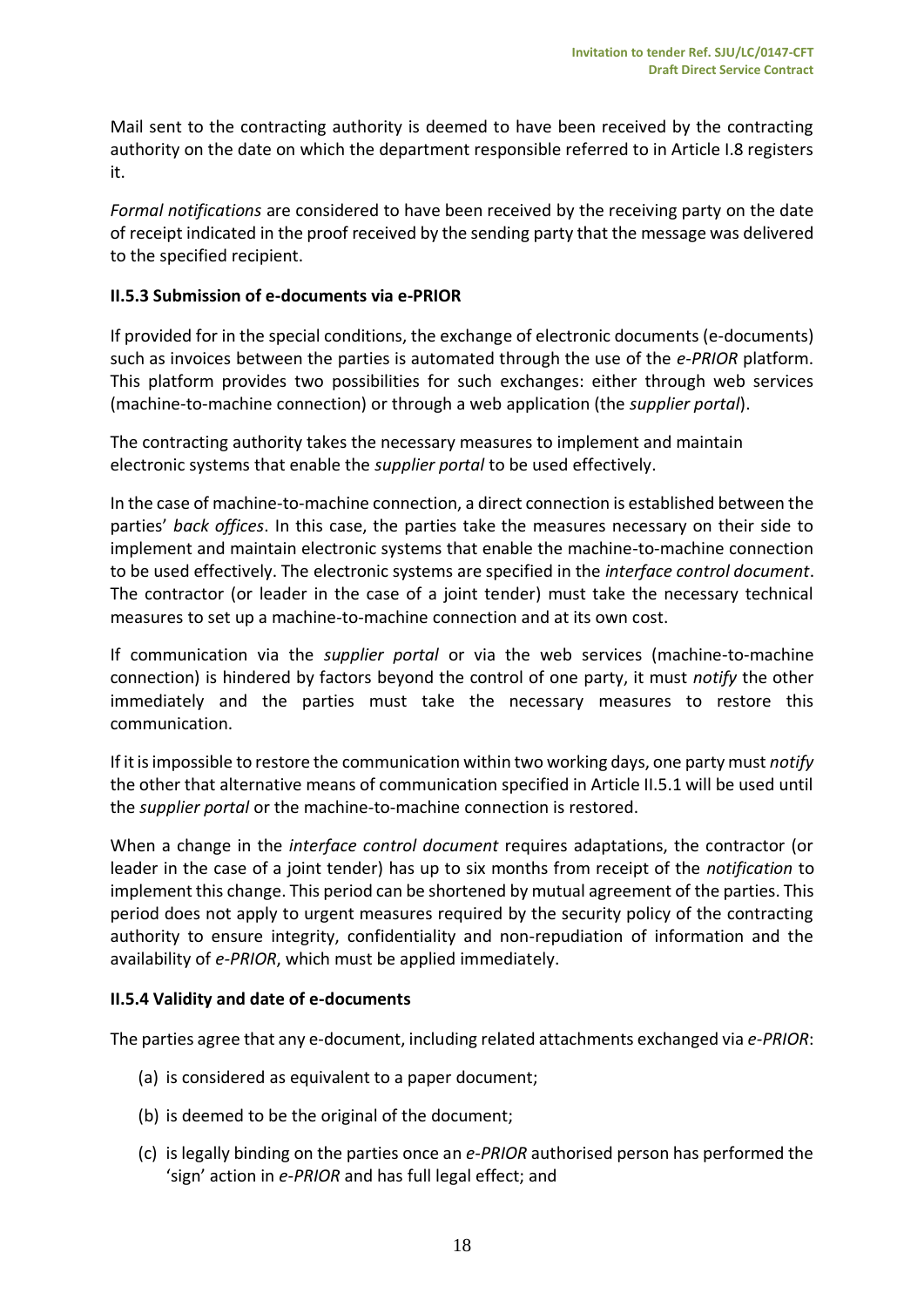(d) constitutes evidence of the information contained in it and is admissible as evidence in judicial proceedings.

The parties expressly waive any rights to contest the validity of such a document solely on the grounds that communications between the parties occurred through *e-PRIOR* or that the document has been signed through *e-PRIOR*. If a direct connection is established between the parties' *back offices* to allow electronic transfer of documents, the parties agree that an edocument, sent as mentioned in the *interface control document*, qualifies as an *EDI message*.

If the e-document is dispatched through the *supplier portal*, it is deemed to have been legally issued or sent when the contractor (or leader in the case of a joint tender) is able to successfully submit the e-document without any error messages. The generated PDF and XML document for the e-document are considered as a proof of receipt by the contracting authority.

In the event that an e-document is dispatched using a direct connection established between the parties' *back offices*, the e-document is deemed to have been legally issued or sent when its status is 'received' as defined in the *interface control document*.

When using the *supplier portal*, the contractor (or leader in the case of a joint tender) can download the PDF or XML message for each e-document for one year after submission. After this period, copies of the e-documents are no longer available for automatic download from the *supplier portal*.

## <span id="page-18-0"></span>**II.5.5 Authorised persons in e-PRIOR**

The contractor submits a request for each person who needs to be assigned the role of 'user' in *e-PRIOR*. These persons are identified by means of the European Communication Authentication Service (ECAS) and authorised to access and perform actions in *e-PRIOR* within the permissions of the user roles that the contracting authority has assigned to them.

User roles enabling these *e-PRIOR* authorised persons to sign legally binding documents such as specific tenders or specific contracts are granted only upon submission of supporting documents proving that the authorised person is empowered to act as a legal representative of the contractor.

# <span id="page-18-1"></span>**II.6 LIABILITY**

- **II.6.1** The contracting authority is not liable for any damage or loss caused by the contractor, including any damage or loss to third parties during or as a consequence of *performance of the contract*.
- **II.6.2** If required by the relevant applicable legislation, the contractor must take out an insurance policy against risks and damage or loss relating to the *performance of the contract*. It must also take out supplementary insurance as reasonably required by standard practice in the industry. Upon request, the contractor must provide evidence of insurance coverage to the contracting authority.
- **II.6.3** The contractor is liable for any loss or damage caused to the contracting authority during or as a consequence of *performance of the contract*, including in the event of subcontracting, but only up to an amount not exceeding three times the total amount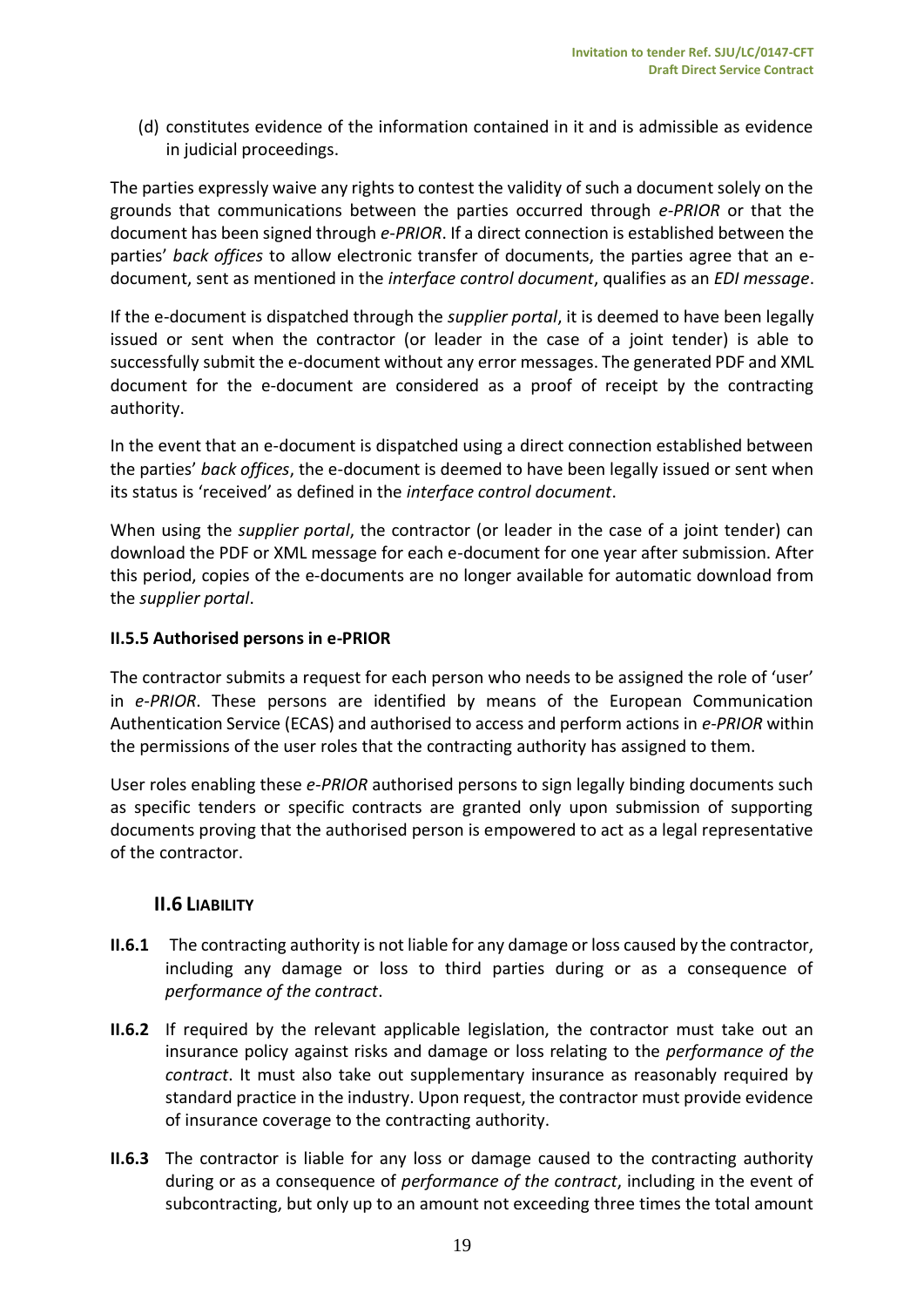of the contract. However, if the damage or loss is caused by the gross negligence or wilful misconduct of the contractor or of its *personnel* or subcontractors, the contractor is liable for the whole amount of the damage or loss.

**II.6.4** If a third party brings any action against the contracting authority in connection with the *performance of the contract*, including any action for alleged breach of intellectual property rights, the contractor must assist the contracting authority in the legal proceedings, including by intervening in support of the contracting authority upon request.

If the contracting authority's liability towards the third party is established and that such liability is caused by the contractor during or as a consequence of the *performance of the contract*, Article II.6.3 applies.

- **II.6.5** If the contractor is composed of two or more economic operators (i.e. who submitted a joint tender), they are all jointly and severally liable to the contracting authority for the *performance of the contract*.
- **II.6.6** The contracting authority is not liable for any loss or damage caused to the contractor during or as a consequence of *performance of the contract*, unless the loss or damage was caused by wilful misconduct or gross negligence of the contracting authority.

## <span id="page-19-0"></span>**II.7 CONFLICT OF INTEREST AND PROFESSIONAL CONFLICTING INTERESTS**

- **II.7.1** The contractor must take all the necessary measures to prevent any situation of *conflict of interest* or *professional conflicting interest.*
- **II.7.2** The contractor must *notify* the contracting authority in writing as soon as possible of any situation that could constitute a *conflict of interest* or a *professional conflicting interest* during the *performance of the contract*. The contractor must immediately take action to rectify the situation.

The contracting authority may do any of the following:

- (a) verify that the contractor's action is appropriate;
- (b) require the contractor to take further action within a specified deadline;
- **II.7.3** The contractor must pass on all the relevant obligations in writing to:
	- (a) its *personnel*;
	- (b) any natural person with the power to represent it or take decisions on its behalf;
	- (c) third parties involved in the *performance of the contract*, including subcontractors.

The contractor must also ensure that the persons referred to above are not placed in a situation which could give rise to conflicts of interest.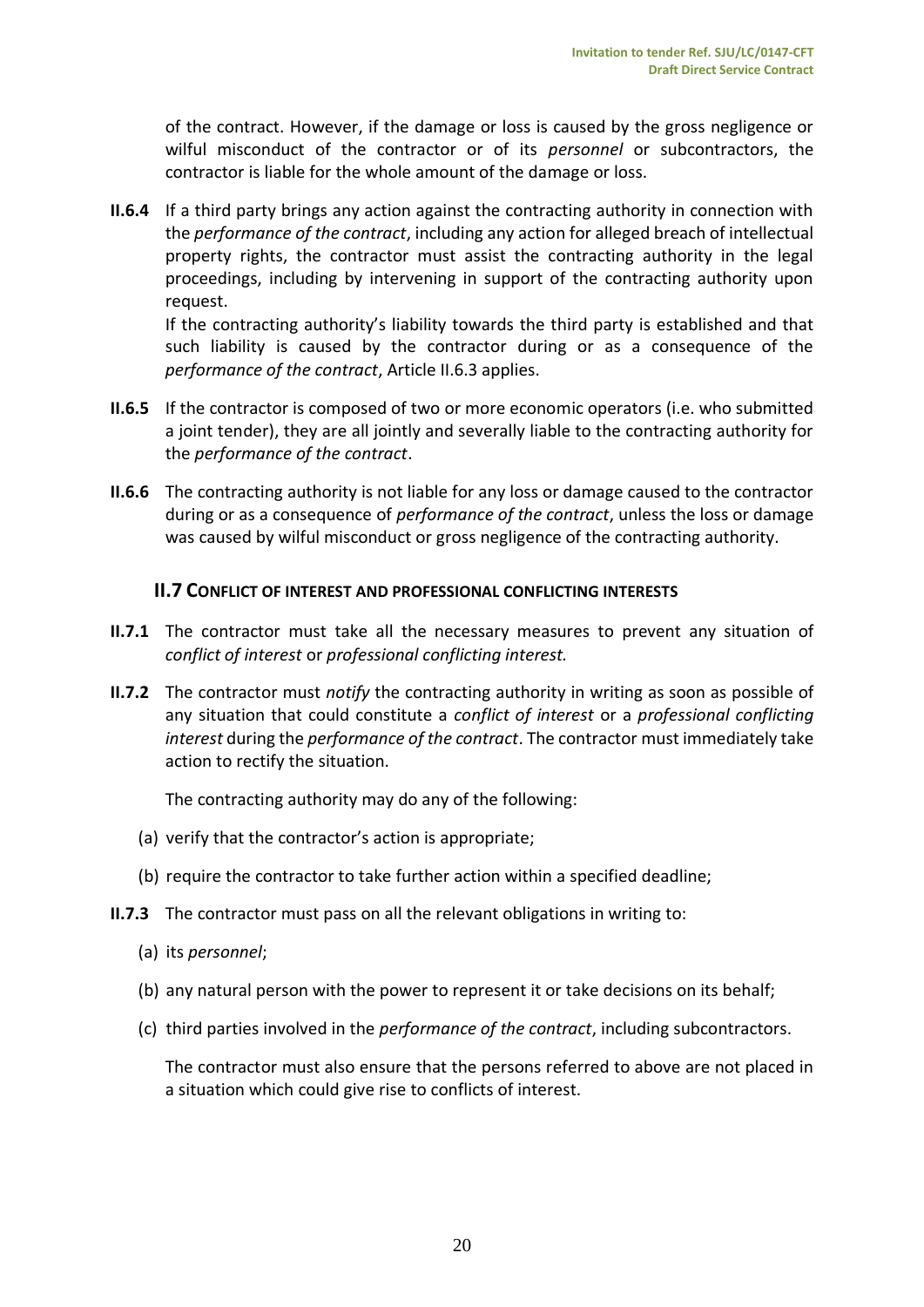# **II.8 CONFIDENTIALITY**

- <span id="page-20-0"></span>**II.8.1** The contracting authority and the contractor must treat with confidentiality any information or documents, in any format, disclosed in writing or orally relating to the *performance of the contract* and identified in writing as confidential.
- **II.8.2** Each party must:
- (a) not use *confidential information or documents* for any purpose other than to perform its obligations under the contract without the prior written agreement of the other party;
- (b) ensure the protection of such *confidential information or documents* with the same level of protection as its own *confidential information* and in any case with due diligence;
- (c) not disclose, directly or indirectly, *confidential information or documents* to third parties without the prior written agreement of the other party.
- **II.8.3** The confidentiality obligations set out in this Article are binding on the contracting authority and the contractor during the *performance of the contract* and for as long as the information or documents remain confidential unless:
- (a) the disclosing party agrees to release the receiving party from the confidentiality obligation earlier;
- (b) the *confidential information or documents* become public through other means than a breach of the confidentiality obligation;
- (c) the applicable law requires the disclosure of the *confidential information or documents*.
- **II.8.4** The contractor must obtain from any natural person with the power to represent it or take decisions on its behalf, as well as from third parties involved in the *performance of the contract*, a commitment that they will comply with this Article. At the request of the contracting authority, the contractor must provide a document providing evidence of this commitment.

## <span id="page-20-1"></span>**II.9 PROCESSING OF PERSONAL DATA PROCESSING OF PERSONAL DATA**

## **II.9.1 Processing of personal data by the contracting authority**

Any personal data included in or relating to the contract, including its implementation, shall be processed in accordance with Regulation (EU) No 2018/1725. Such data shall be processed solely for the purposes of the implementation, management and monitoring of the contract by the data controller.

The contractor or any other person whose personal data is processed by the data controller in relation to this contract has specific rights as a data subject under Chapter III (Articles 14- 25) of Regulation (EU) No 2018/1725, in particular the right to access, rectify or erase their personal data and the right to restrict or, where applicable, the right to object to processing or the right to data portability.

Should the contractor or any other person whose personal data is processed in relation to this contract have any queries concerning the processing of its personal data, it shall address itself to the data controller. They may also address themselves to the Data Protection Officer of the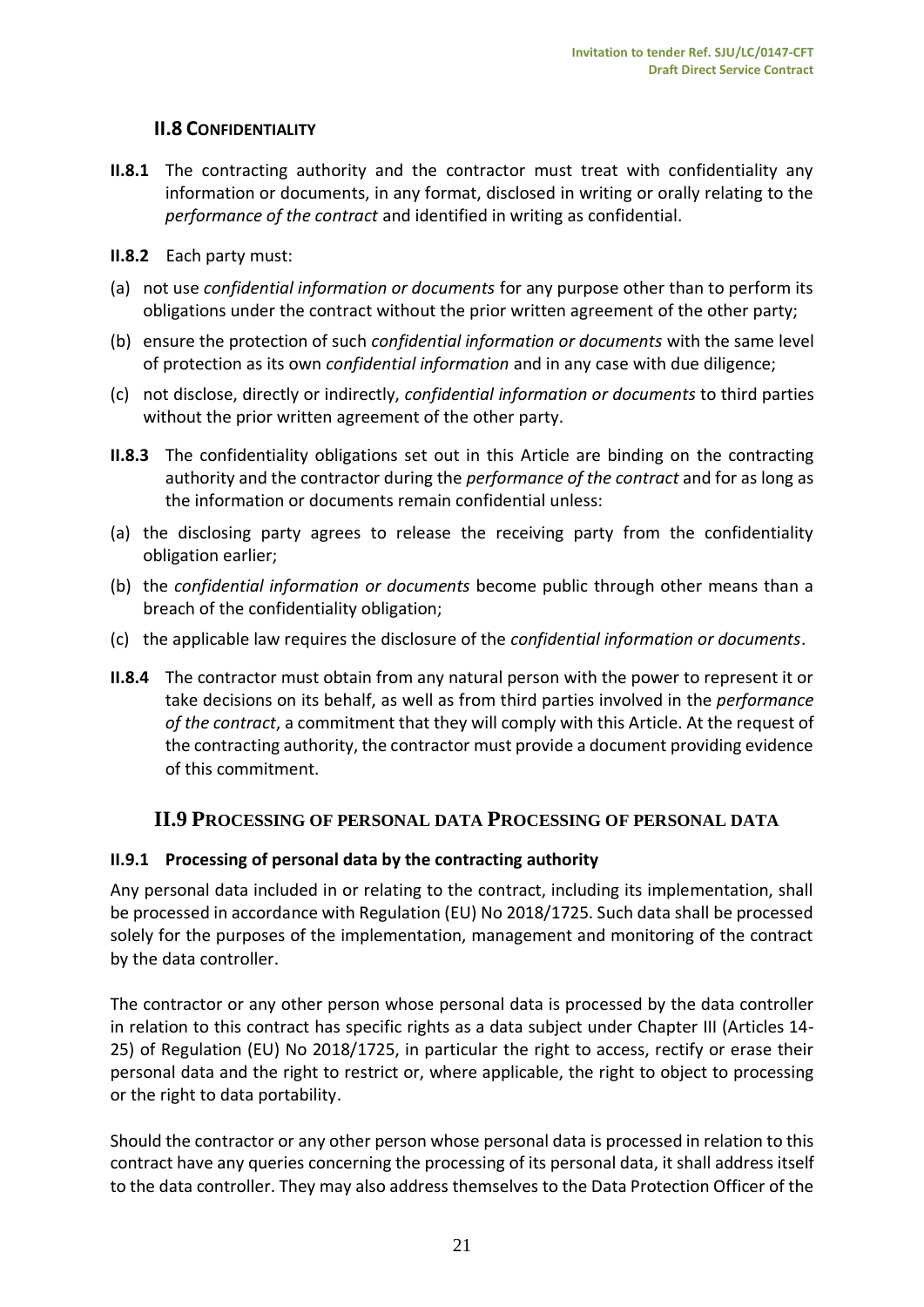data controller. They have the right to lodge a complaint at any time to the European Data Protection Supervisor.

Details concerning the processing of personal data are available in the data protection notice referred to in Article I.9.

#### **II.9.2 Processing of personal data by the contractor**

The processing of personal data by the contractor shall meet the requirements of Regulation (EU) No 2018/1725 and be processed solely for the purposes set out by the controller.

The contractor shall assist the controller for the fulfilment of the controller's obligation to respond to requests for exercising rights of person whose personal data is processed in relation to this contract as laid down in Chapter III (Articles 14-25) of Regulation (EU) No 2018/1725. The contractor shall inform without delay the controller about such requests.

The contractor may act only on documented written instructions and under the supervision of the controller, in particular with regard to the purposes of the processing, the categories of data that may be processed, the recipients of the data and the means by which the data subject may exercise its rights.

The contractor shall grant personnel access to the data to the extent strictly necessary for the implementation, management and monitoring of the contract. The contractor must ensure that personnel authorised to process personal data has committed itself to confidentiality or is under appropriate statutory obligation of confidentiality in accordance with the provisions of Article II.8.

The contractor shall adopt appropriate technical and organisational security measures, giving due regard to the risks inherent in the processing and to the nature, scope, context and purposes of processing, in order to ensure, in particular, as appropriate:

- (a) the pseudonymisation and encryption of personal data;
- (b) the ability to ensure the ongoing confidentiality, integrity, availability and resilience of processing systems and services;
- (c) the ability to restore the availability and access to personal data in a timely manner in the event of a physical or technical incident;
- (d) a process for regularly testing, assessing and evaluating the effectiveness of technical and organisational measures for ensuring the security of the processing;
- (e) measures to protect personal data from accidental or unlawful destruction, loss, alteration, unauthorised disclosure of or access to personal data transmitted, stored or otherwise processed.

The contractor shall notify relevant personal data breaches to the controller without undue delay and at the latest within 48 hours after the contractor becomes aware of the breach. In such cases, the contractor shall provide the controller with at least the following information:

- (a) nature of the personal data breach including where possible, the categories and approximate number of data subjects concerned and the categories and approximate number of personal data records concerned;
- (b) likely consequences of the breach;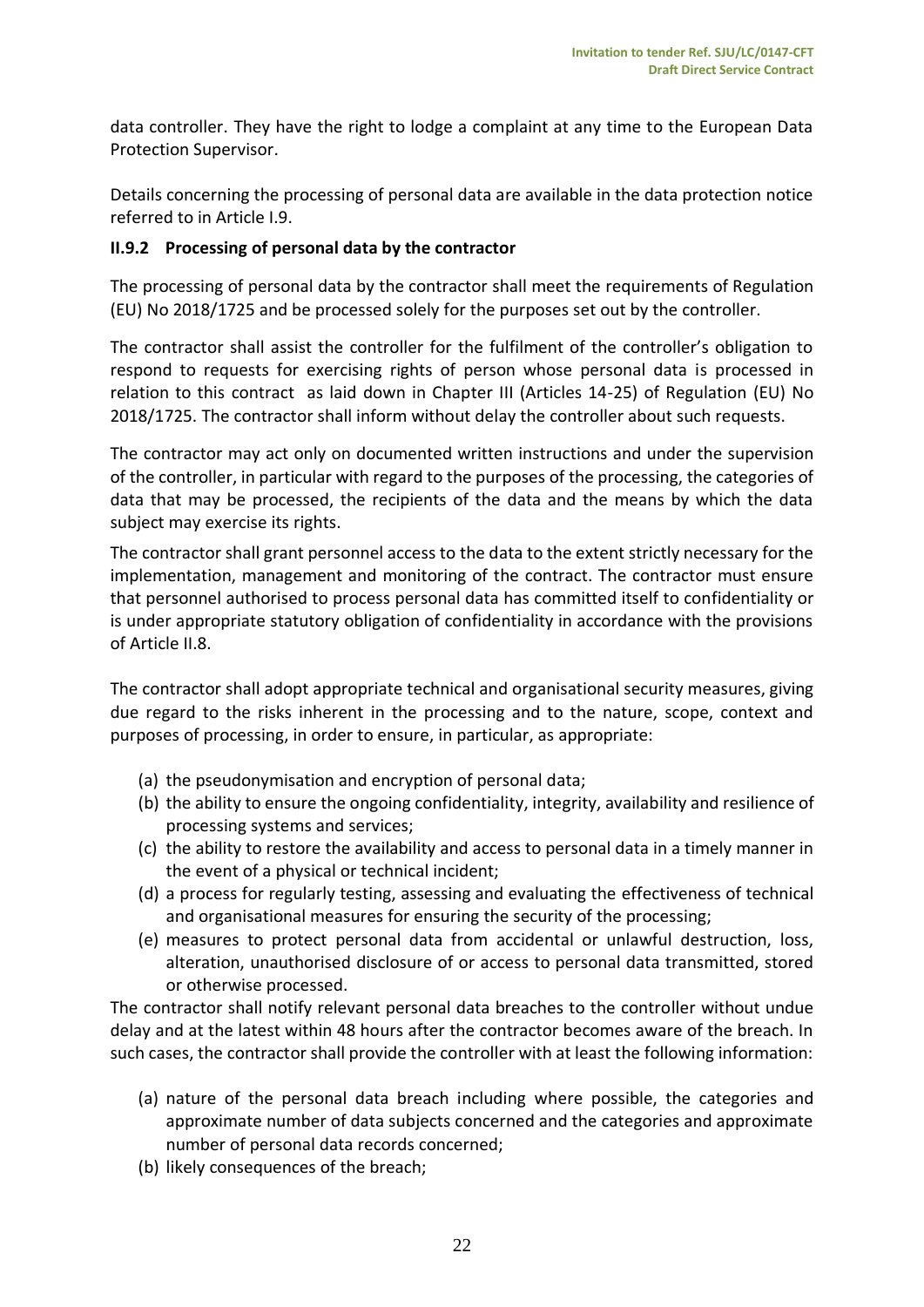(c) measures taken or proposed to be taken to address the breach, including, where appropriate, measures to mitigate its possible adverse effects.

The contractor shall immediately inform the data controller if, in its opinion, an instruction infringes Regulation (EU) 2018/1725, Regulation (EU) 2016/679, or other Union or Member State data protection provisions as referred to in the tender specifications.

The contractor shall assist the controller for the fulfilment of its obligations pursuant to Article 33 to 41 under Regulation (EU) 2018/1725 to:

- (a) ensure compliance with its data protection obligations regarding the security of the processing, and the confidentiality of electronic communications and directories of users;
- (b) notify a personal data breach to the European Data Protection Supervisor;
- (c) communicate a personal data breach without undue delay to the data subject, where applicable;
- (d) carry out data protection impact assessments and prior consultations as necessary.

The contractor shall maintain a record of all data processing operations carried on behalf of the controller, transfers of personal data, security breaches, responses to requests for exercising rights of people whose personal data is processed and requests for access to personal data by third parties.

The contracting authority is subject to Protocol 7 of the Treaty on the Functioning of the European Union on the privileges and immunities of the European Union, particularly as regards the inviolability of archives (including the physical location of data and services as set out in Article I.9.2) and data security, which includes personal data held on behalf of the contracting authority in the premises of the contractor or subcontractor.

The contractor shall notify the contracting authority without delay of any legally binding request for disclosure of the personal data processed on behalf of the contracting authority made by any national public authority, including an authority from a third country. The contractor may not give such access without the prior written authorisation of the contracting authority.

The duration of processing of personal data by the contractor will not exceed the period referred to in Article II.24.2. Upon expiry of this period, the contractor shall, at the choice of the controller, return, without any undue delay in a commonly agreed format, all personal data processed on behalf of the controller and the copies thereof or shall effectively delete all personal data unless Union or national law requires a longer storage of personal data.

For the purpose of Article II.10, if part or all of the processing of personal data is subcontracted to a third party, the contractor shall pass on the obligations referred to in Articles I.9.2 and II.9.2 in writing to those parties, including subcontractors. At the request of the contracting authority, the contractor shall provide a document providing evidence of this commitment.

## <span id="page-22-0"></span>**II.10 SUBCONTRACTING**

**II.10.1** The contractor must not subcontract and have the contract performed by third parties beyond the third parties already mentioned in its tender without prior written authorisation from the contracting authority.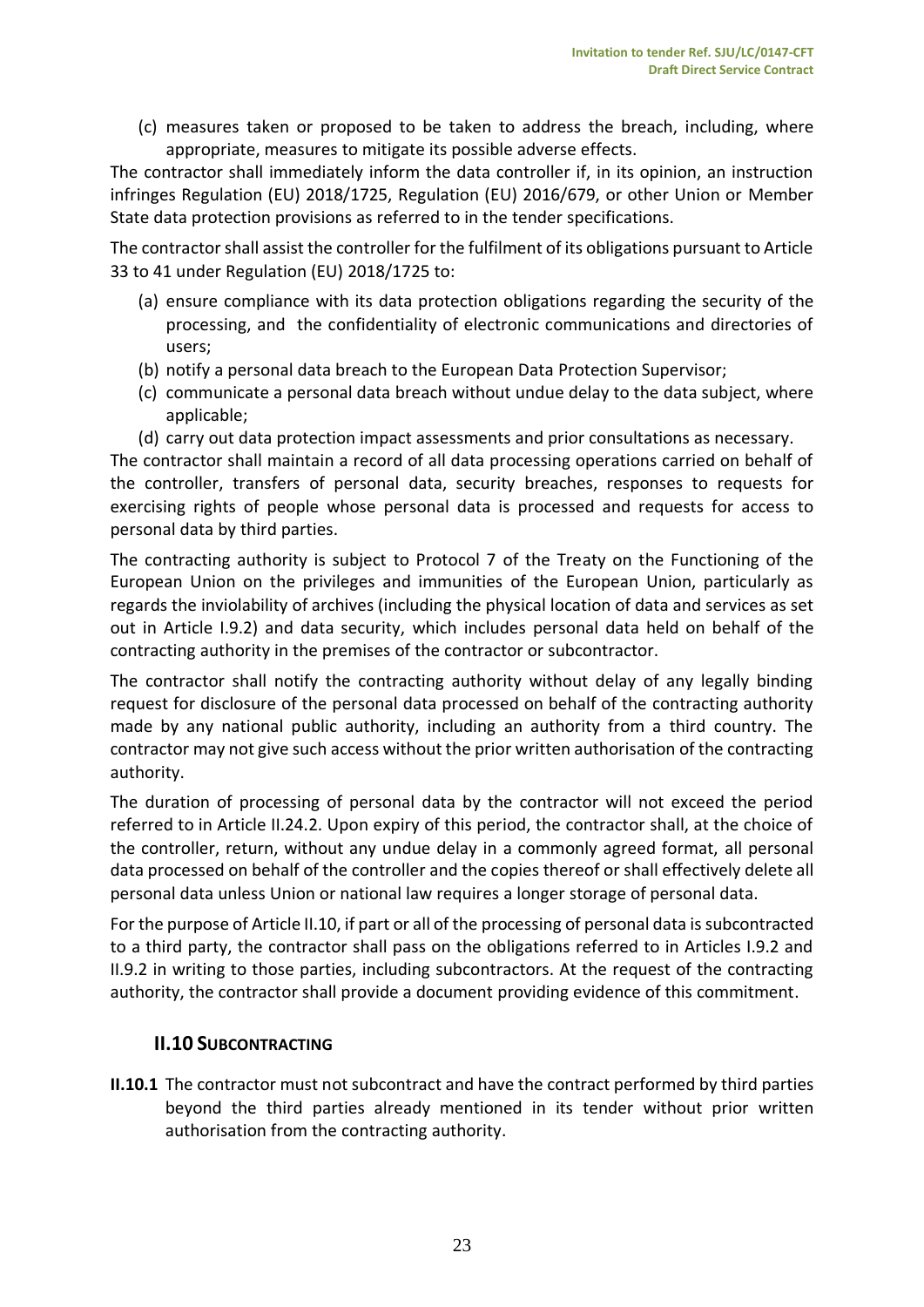- **II.10.2** Even if the contracting authority authorises subcontracting, the contractor remains bound by its contractual obligations and is solely responsible for the *performance of this contract*.
- **II.10.3** The contractor must ensure that the subcontract does not affect the rights of the contracting authority under this contract, particularly those under Articles II.8, II.13 and II.24.
- <span id="page-23-0"></span>**II.10.4** The contracting authority may request the contractor to replace a subcontractor found to be in a situation provided for in points (d) and (e) of Article II.18.1.

## **II.11 AMENDMENTS**

- **II.11.1** Any amendment to the contract must be made in writing before all contractual obligations have been fulfilled.
- <span id="page-23-1"></span>**II.11.2** Any amendment must not make changes to the contract that might alter the initial conditions of the procurement procedure or result in unequal treatment of tenderers.

## **II.12 ASSIGNMENT**

- **II.12.1** The contractor must not assign the rights and obligations arising from the contract, including claims for payments or factoring, without prior written authorisation from the contracting authority. In such cases, the contractor must provide the contracting authority with the identity of the intended assignee.
- <span id="page-23-2"></span>**II.12.2** Any right or obligation assigned by the contractor without authorisation is not enforceable against the contracting authority.

## **II.13 INTELLECTUAL PROPERTY RIGHTS**

## **II.13.1 Ownership of the rights in the results**

The SJU and the Union acquire irrevocably worldwide ownership of the *results* and of all intellectual property rights under the contract. The intellectual property rights so acquired include any rights, such as copyright and other intellectual or industrial property rights, to any of the *results* and to all technological solutions and information created or produced by the contractor or by its subcontractor in *performance of the contract*. The contracting authority may exploit and use the acquired rights as stipulated in this contract. The SJU and the Union acquire all the rights from the moment the contracting authority approves the *results* delivered by the contractor. Such delivery and approval are deemed to constitute an effective assignment of rights from the contractor to the SJU and the Union.

The payment of the price includes any fees payable to the contractor about the acquisition of ownership of rights by the Union including for all forms of exploitation and of use of the *results*.

## **II.13.2 Licensing rights on pre-existing materials**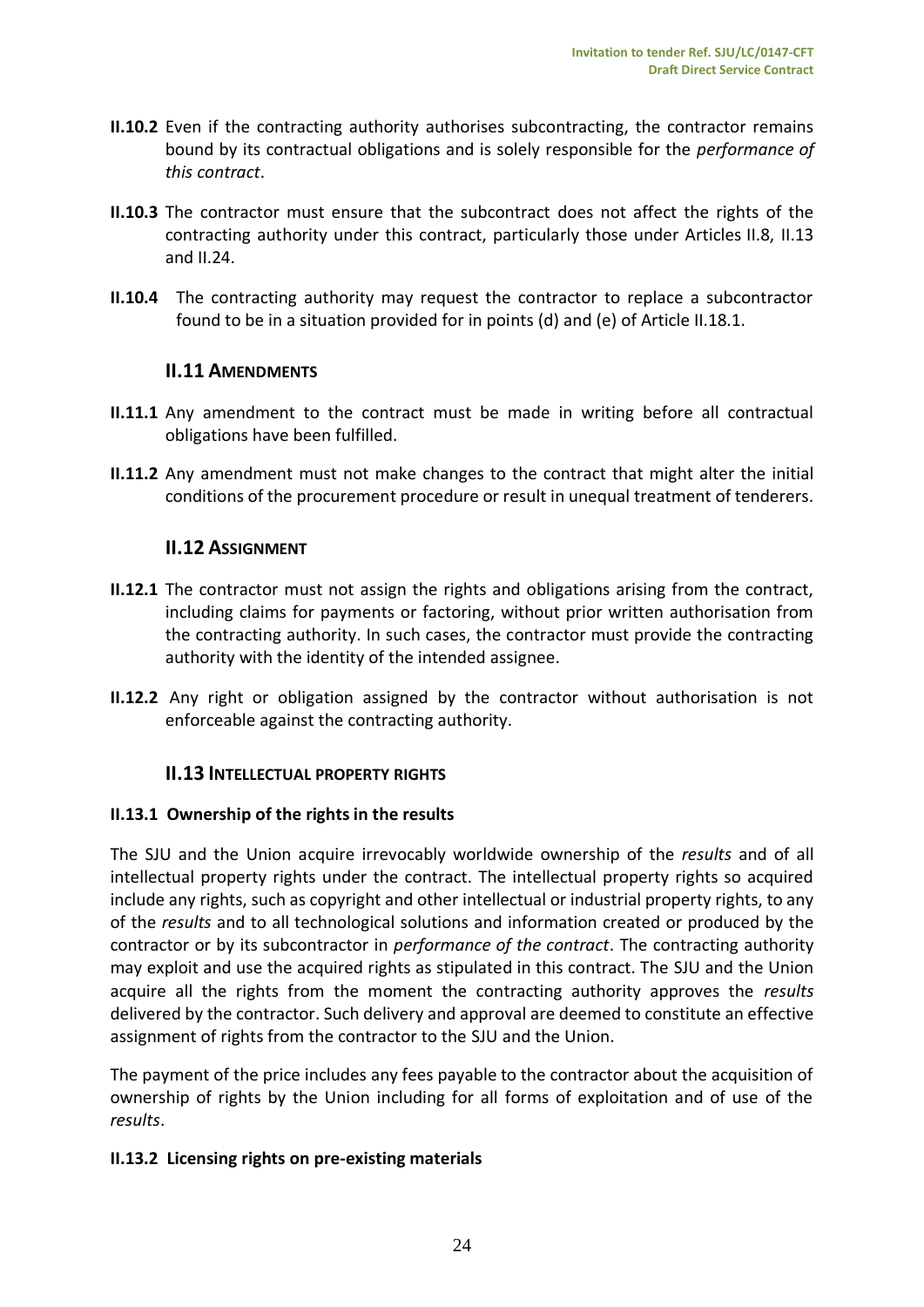Unless provided otherwise in the special conditions, the SJU and the Union do not acquire ownership of *pre-existing rights* under this contract.

The contractor licenses the *pre-existing rights* on a royalty-free, non-exclusive and irrevocable basis to the SJU and the Union, which may use the *pre-existing materials* for all the modes of exploitation set out in this contract. All *pre-existing rights* are licensed to the Union from the moment the *results* are delivered and approved by the contracting authority.

The licensing of *pre-existing rights* to the Union under this contract covers all territories worldwide and is valid for the duration of intellectual property rights protection.

The payment of the price as set out in the contract is deemed to also include any fees payable to the contractor in relation to the licensing of *pre-existing rights* to the Union, including for all forms of exploitation and of use of the *results*.

Where *performance of the contract* requires that the contractor uses *pre-existing materials* belonging to the contracting authority, the contracting authority may request that the contractor signs an adequate licence agreement. Such use by the contractor will not entail any transfer of rights to the contractor and is limited to the needs of this contract.

#### **II.13.3 Exclusive rights**

The SJU and the Union acquire the following exclusive rights:

- (a) reproduction: the right to authorise or prohibit direct or indirect, temporary or permanent reproduction of the *results* by any means (mechanical, digital or other) and in any form, in whole or in part;
- (b) communication to the public: the exclusive right to authorise or prohibit any display, performance or communication to the public, by wire or wireless means, including the making available to the public of the *results* in such a way that members of the public may access them from a place and at a time individually chosen by them; this right also includes the communication and broadcasting by cable or by satellite;
- (c) distribution: the exclusive right to authorise or prohibit any form of distribution of *results* or copies of the *results* to the public, by sale or otherwise;
- (d) rental: the exclusive right to authorise or prohibit rental or lending of the *results* or of copies of the *results*;
- (e) adaptation: the exclusive right to authorise or prohibit any modification of the *results*;
- (f) translation: the exclusive right to authorise or prohibit any translation, adaptation, arrangement, creation of derivative works based on the *results*, and any other alteration of the *results*, subject to the respect of moral rights of authors, where applicable;
- (g) where the *results* are or include a database: the exclusive right to authorise or prohibit the extraction of all or a substantial part of the contents of the database to another medium by any means or in any form; and the exclusive right to authorise or prohibit the re-utilization of all or a substantial part of the contents of the database by the distribution of copies, by renting, by on-line or other forms of transmission;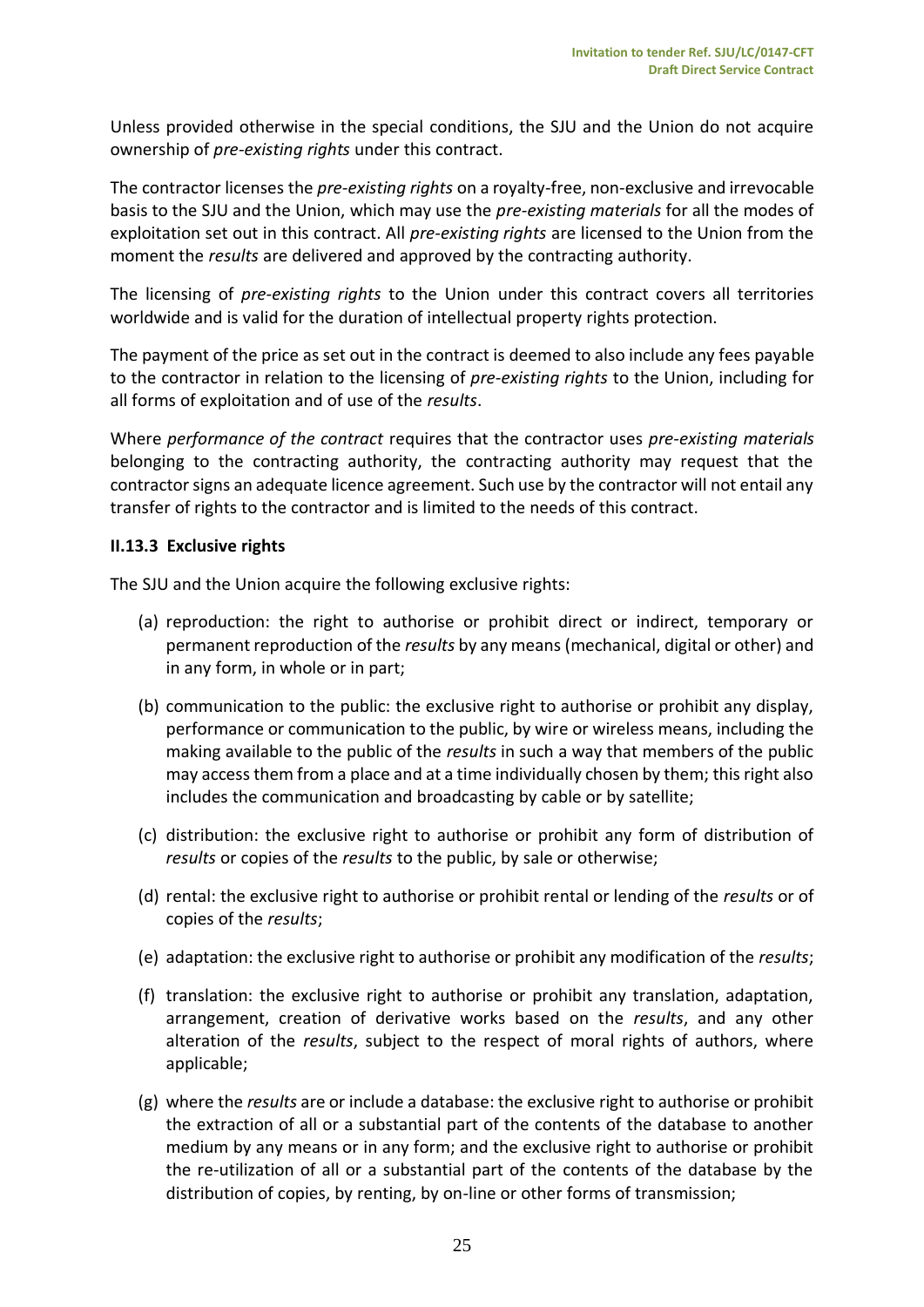- (h) where the *results* are or include a patentable subject-matter: the right to register them as a patent and to further exploit such patent to the fullest extent;
- (i) where the *results* are or include logos or subject-matter which could be registered as a trademark: the right to register such logo or subject-matter as a trademark and to further exploit and use it;
- (j) where the *results* are or include know-how: the right to use such know-how as is necessary to make use of the *results* to the full extent provided for by this contract, and the right to make it available to contractors or subcontractors acting on behalf of the contracting authority, subject to their signing of adequate confidentiality undertakings where necessary;
- (k) where the *results* are documents:
	- the right to authorise the reuse of the documents in conformity with the Commission Decision of 12 December 2011 on the reuse of Commission documents (2011/833/EU), to the extent it is applicable and the documents fall within its scope and are not excluded by any of its provisions; for the sake of this provision, 'reuse' and 'document' have the meaning given to it by this Decision;
	- the right to store and archive the *results* in line with the document management rules applicable to the contracting authority, including digitisation or converting the format for preservation or new use purposes;
- (l) where the *results* are or incorporate software, including source code, object code and, where relevant, documentation, preparatory materials and manuals, in addition to the other rights mentioned in this Article:
	- (i) end-user rights, for all uses by the Union or by subcontractors which result from this contract and from the intention of the parties;
	- the rights to decompile or disassemble the software;
- (m)to the extent that the contractor may invoke moral rights, the right for the contracting authority, except where otherwise provided in this contract, to publish the *results* with or without mentioning the *creator*(s)' name(s), and the right to decide when and whether the *results* may be disclosed and published.

The contractor warrants that the exclusive rights and the modes of exploitation may be exercised by the SJU and the Union on all parts of the *results*, be they created by the contractor or consisting of *pre-existing materials*.

Where *pre-existing materials* are inserted in the *results*, the contracting authority may accept reasonable restrictions impacting on the above list, provided that the said materials are easily identifiable and separable from the rest, that they do not correspond to substantial elements of the *results*, and that, should the need arise, satisfactory replacement solutions exist, at no additional costs to the contracting authority. In such case, the contractor will have to clearly inform the contracting authority before making such choice and the contracting authority has the right to refuse it.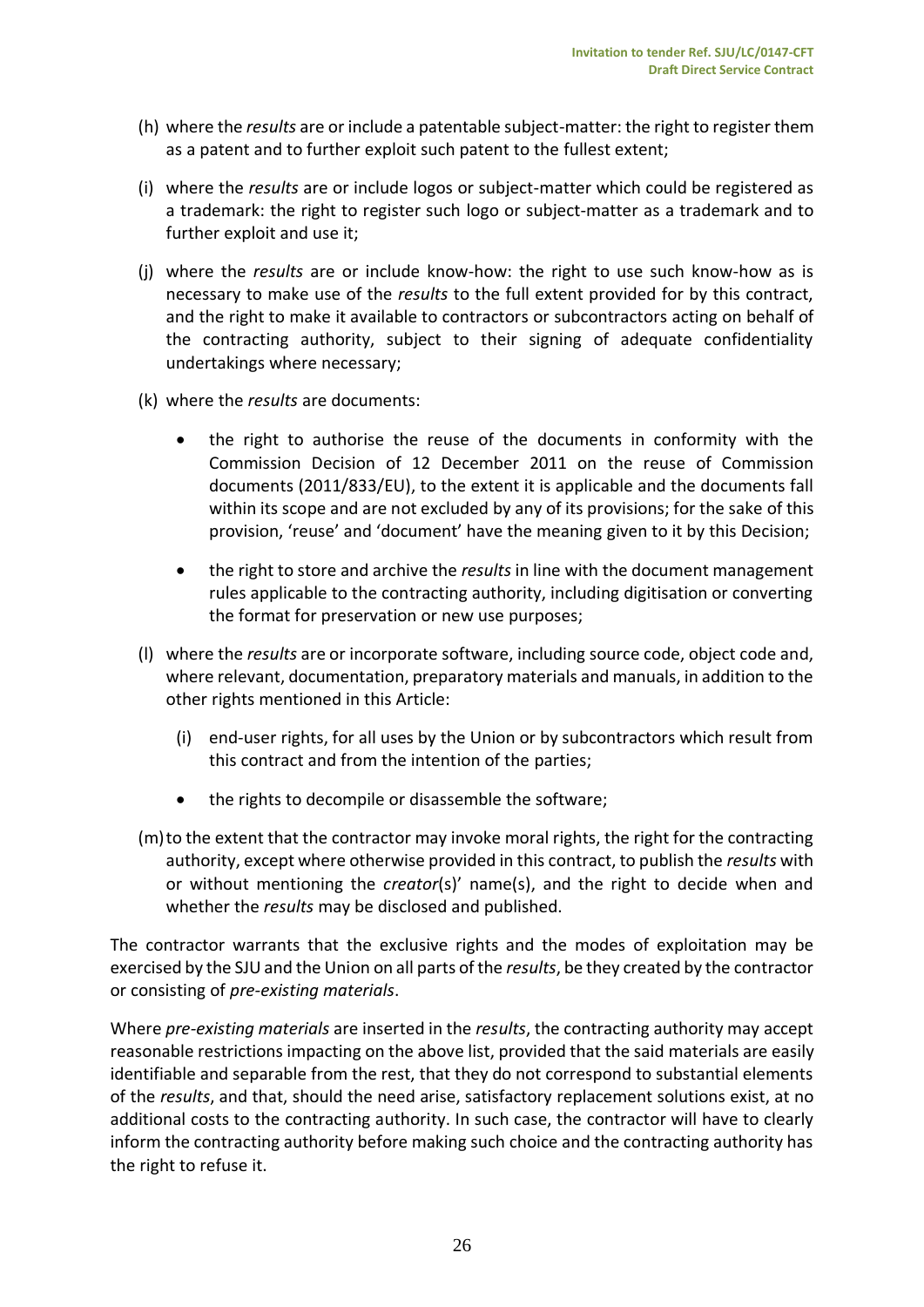## <span id="page-26-0"></span>**II.13.4 Identification of pre-existing rights**

When delivering the *results*, the contractor must warrant that, for any use that the contracting authority may envisage within the limits set in this contract, the *results* and the *pre-existing material* incorporated in the *results* are free of claims from *creators* or from any third parties and all the necessary *pre-existing rights* have been obtained or licensed.

To that effect, the contractor must establish a list of all *pre-existing rights* to the *results* of this contract or parts thereof, including identification of the rights' owners. If there are no *preexisting rights* to the *results*, the contractor must provide a declaration to that effect. The contractor must provide this list or declaration to the contracting authority together with the invoice for payment of the balance at the latest.

## <span id="page-26-1"></span>**II.13.5 Evidence of granting of pre-existing rights**

Upon request by the contracting authority, the contractor must provide evidence that it has the ownership or the right to use all the listed *pre-existing rights*, except for the rights owned or licensed by the SJU and the Union. The contracting authority may request this evidence even after the end of this contract.

This evidence may refer, for example, to rights to: parts of other documents, images, graphs, fonts, tables, data, software, technical inventions, know-how, IT development tools, routines, subroutines or other programs ('background technology'), concepts, designs, installations or pieces of art, data, source or background materials or any other parts of external origin.

This evidence must include, as appropriate:

- (a) the name and version number of a software product;
- (b) the full identification of the work and its author, developer, *creator*, translator, data entry person, graphic designer, publisher, editor, photographer, producer;
- (c) a copy of the licence to use the product or of the agreement granting the relevant rights to the contractor or a reference to this licence;
- (d) a copy of the agreement or extract from the employment contract granting the relevant rights to the contractor where parts of the *results* were created by its *personnel*;
- (e) the text of the disclaimer notice if any.

Provision of evidence does not release the contractor from its responsibilities if it is found that it does not hold the necessary rights, regardless of when and by whom this fact is revealed.

The contractor also warrants that it possesses the relevant rights or powers to execute the transfer and that it has paid or has verified payment of all due fees including fees due to collecting societies, related to the final *results*.

## <span id="page-26-2"></span>**VI.1.1. Quotation of works in the result**

In the *result*, the contractor must clearly point out all quotations of existing works. The complete reference should include as appropriate, the following: name of the author, title of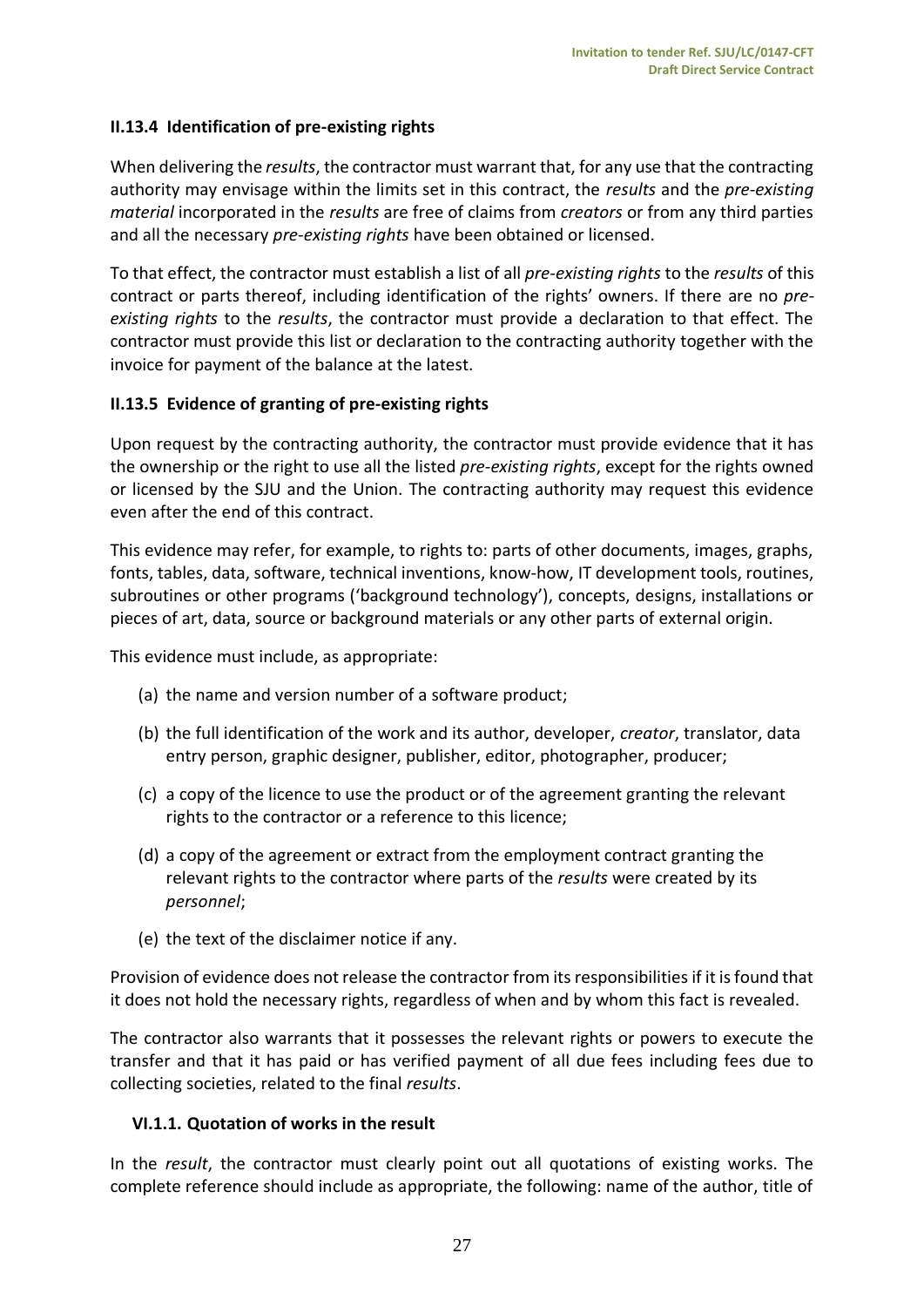the work, date and place of publication, date of creation, address of publication on the internet, number, volume and other information that allows the origin to be easily identified.

## <span id="page-27-0"></span>**II.13.6 Moral rights of creators**

By delivering the *results*, the contractor warrants that the *creators* will not object to the following on the basis of their moral rights under copyright:

- (a) that their names be mentioned or not mentioned when the *results* are presented to the public;
- (b) that the *results* be divulged or not after they have been delivered in their final version to the contracting authority;
- (c) that the *results* be adapted, provided that this is done in a manner which is not prejudicial to the *creator*'s honour or reputation.

If moral rights on parts of the *results* protected by copyright may exist, the contractor must obtain the consent of *creators* regarding the granting or waiver of the relevant moral rights in accordance with the applicable legal provisions and be ready to provide documentary evidence upon request.

# <span id="page-27-1"></span>**II.13.7 Image rights and sound recordings**

If natural persons appear in a *result* or their voice or any other private element is recorded in a recognisable manner, the contractor must obtain a statement by these persons (or, in the case of minors, by the persons exercising parental authority) giving their permission for the described use of their image, voice or private element and, on request, submit a copy of the permission to the contracting authority. The contractor must take the necessary measures to obtain such consent in accordance with the applicable legal provisions.

# <span id="page-27-2"></span>**II.13.8 Copyright notice for pre-existing rights**

When the contractor retains *pre-existing rights* on parts of the *results*, reference must be inserted to that effect when the *result* is used as set out in Article I.10.1, with the following disclaimer: '© — year — European Union. All rights reserved. Certain parts are licensed under conditions to the EU', or with any other equivalent disclaimer as the contracting authority may consider best appropriate, or as the parties may agree on a case-by-case basis. This does not apply where inserting such reference would be impossible, notably for practical reasons.

# <span id="page-27-3"></span>**II.13.9 Visibility of Union funding and disclaimer**

When making use of the *results*, the contractor must declare that they have been produced under a contract with the Union and that the opinions expressed are those of the contractor only and do not represent the contracting authority's official position. The contracting authority may waive this obligation in writing or provide the text of the disclaimer.

# <span id="page-27-4"></span>**II.14 FORCE MAJEURE**

**II.14.1** If a party is affected by *force majeure*, it must immediately *notify* the other party, stating the nature of the circumstances, their likely duration and foreseeable effects.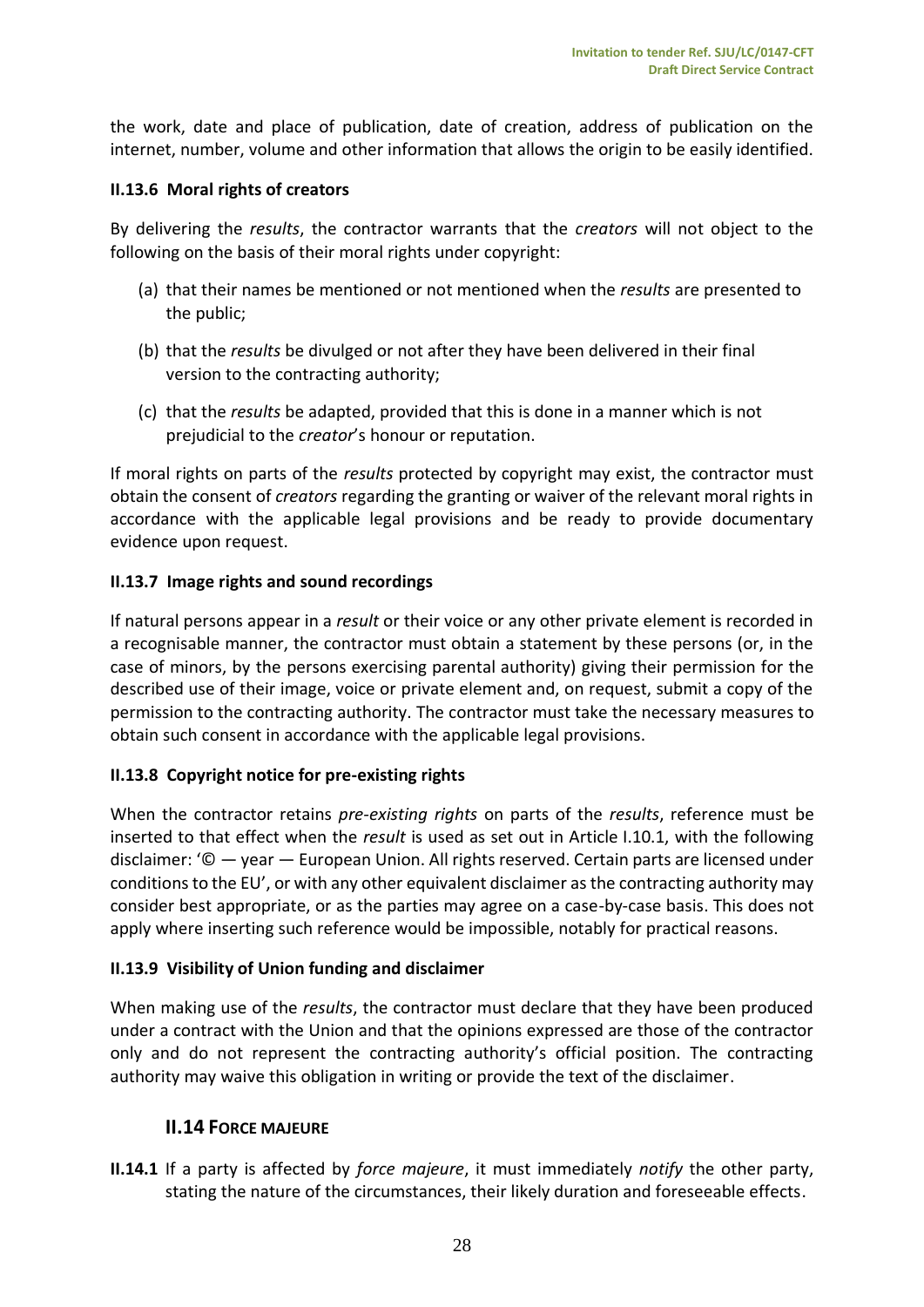- **II.14.2** A party is not liable for any delay or failure to perform its obligations under the contract if that delay or failure is a *result* of *force majeure*. If the contractor is unable to fulfil its contractual obligations owing to *force majeure*, it has the right to remuneration only for the services actually provided.
- <span id="page-28-0"></span>**II.14.3** The parties must take all necessary measures to limit any damage due to *force majeure.*

# **II.15 LIQUIDATED DAMAGES**

#### <span id="page-28-1"></span>**II.15.1 Delay in delivery**

If the contractor fails to perform its contractual obligations within the applicable time limits set out in this contract, the contracting authority may claim liquidated damages for each day of delay using the following formula:

0.3 x (*V/d)*

where

*V* is the price of the relevant purchase or deliverable or *result* or, failing that, the price specified in Article I.4.1;

*d* is the duration specified for delivery of the relevant purchase or deliverable or *result* or, failing that, the duration of *performance of the contract* specified in Article I.3.3 expressed in days.

Liquidated damages may be imposed together with a reduction in price under the conditions laid down in Article II.16.

## <span id="page-28-2"></span>**II.15.2 Procedure**

The contracting authority must *formally notify* the contractor of its intention to apply liquidated damages and the corresponding calculated amount.

The contractor has 30 days following the date of receipt to submit observations. Failing that, the decision becomes enforceable the day after the time limit for submitting observations has elapsed.

If the contractor submits observations, the contracting authority, taking into account the relevant observations, must *notify* the contractor:

(a) of the withdrawal of its intention to apply liquidated damages; or

(b) of its final decision to apply liquidated damages and the corresponding amount.

#### <span id="page-28-3"></span>**II.15.3 Nature of liquidated damages**

The parties expressly acknowledge and agree that any amount payable under this Article is not a penalty and represents a reasonable estimate of fair compensation for the damage incurred due to failure to provide the services within the applicable time limits set out in this contract.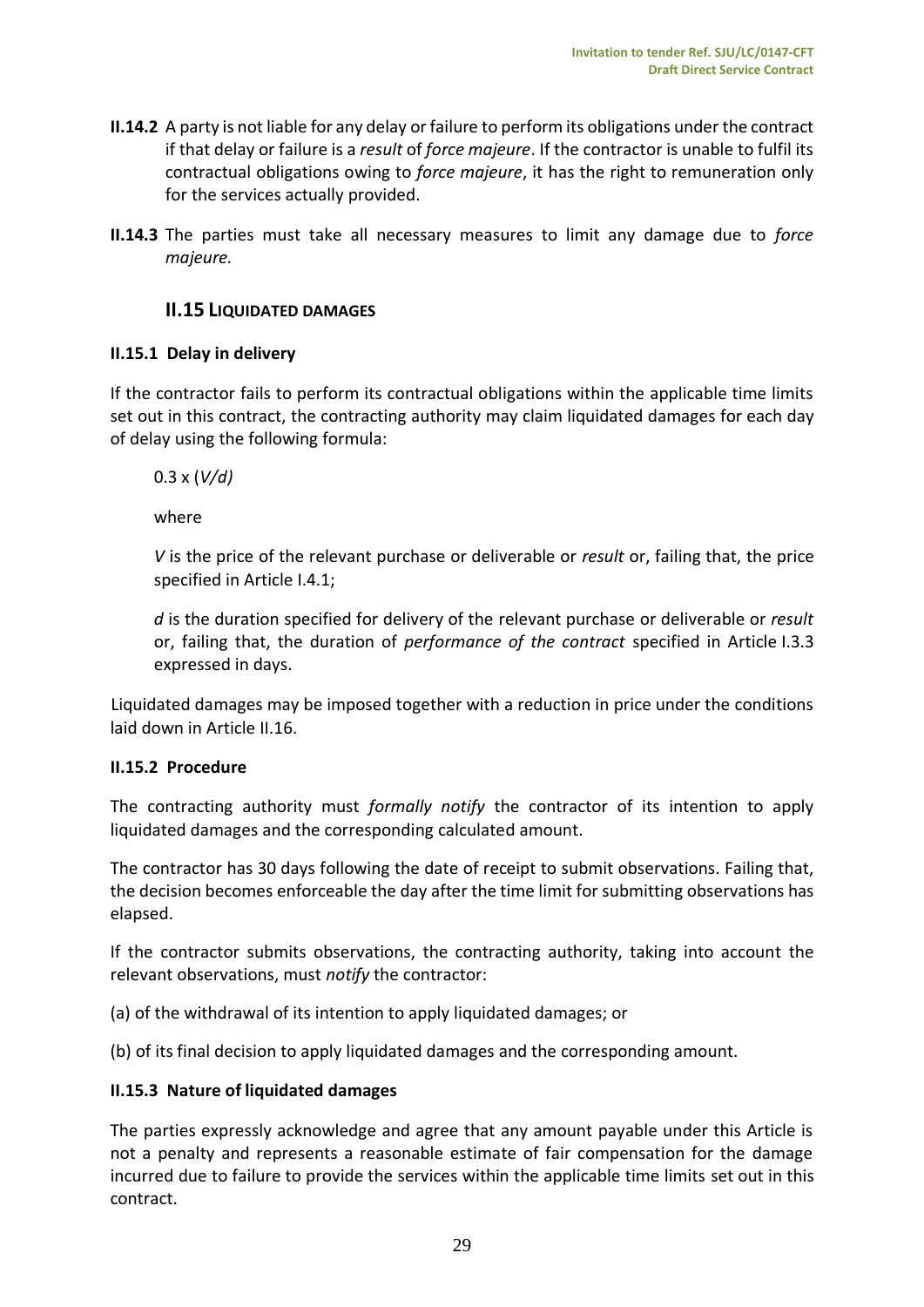# <span id="page-29-0"></span>**II.15.4 Claims and liability**

<span id="page-29-1"></span>Any claim for liquidated damages does not affect the contractor's actual or potential liability or the contracting authority's rights under Article II.18.

# **II.16 REDUCTION IN PRICE**

## <span id="page-29-2"></span>**II.16.1 Quality standards**

If the contractor fails to provide the service in accordance with the contract ('unperformed obligations') or if it fails to provide the service in accordance with the expected quality levels specified in the tender specifications ('low quality delivery'), the contracting authority may reduce or recover payments proportionally to the seriousness of the unperformed obligations or low quality delivery. This includes in particular cases where the contracting authority cannot approve a *result*, report or deliverable as defined in Article I.5 after the contractor has submitted the required additional information, correction or new version.

A reduction in price may be imposed together with liquidated damages under the conditions of Article II.15.

## <span id="page-29-3"></span>**II.16.2 Procedure**

The contracting authority must *formally notify* the contractor of its intention to reduce payment and the corresponding calculated amount.

The contractor has 30 days following the date of receipt to submit observations. Failing that, the decision becomes enforceable the day after the time limit for submitting observations has elapsed.

If the contractor submits observations, the contracting authority, taking into account the relevant observations, must *notify* the contractor:

(a) of the withdrawal of its intention to reduce payment; or

(b) of its final decision to reduce payment and the corresponding amount.

# <span id="page-29-4"></span>**II.16.3 Claims and liability**

<span id="page-29-5"></span>Any reduction in price does not affect the contractor's actual or potential liability or the contracting authority's rights under Article II.18.

# **II.17 SUSPENSION OF THE PERFORMANCE OF THE CONTRACT**

## <span id="page-29-6"></span>**II.17.1 Suspension by the contractor**

If the contractor is affected by *force majeure*, it may suspend the *performance of the contract*. The contractor must immediately *notify* the contracting authority of the suspension. The *notification* must include a description of the *force majeure* and state when the contractor expects to resume the *performance of the contract*.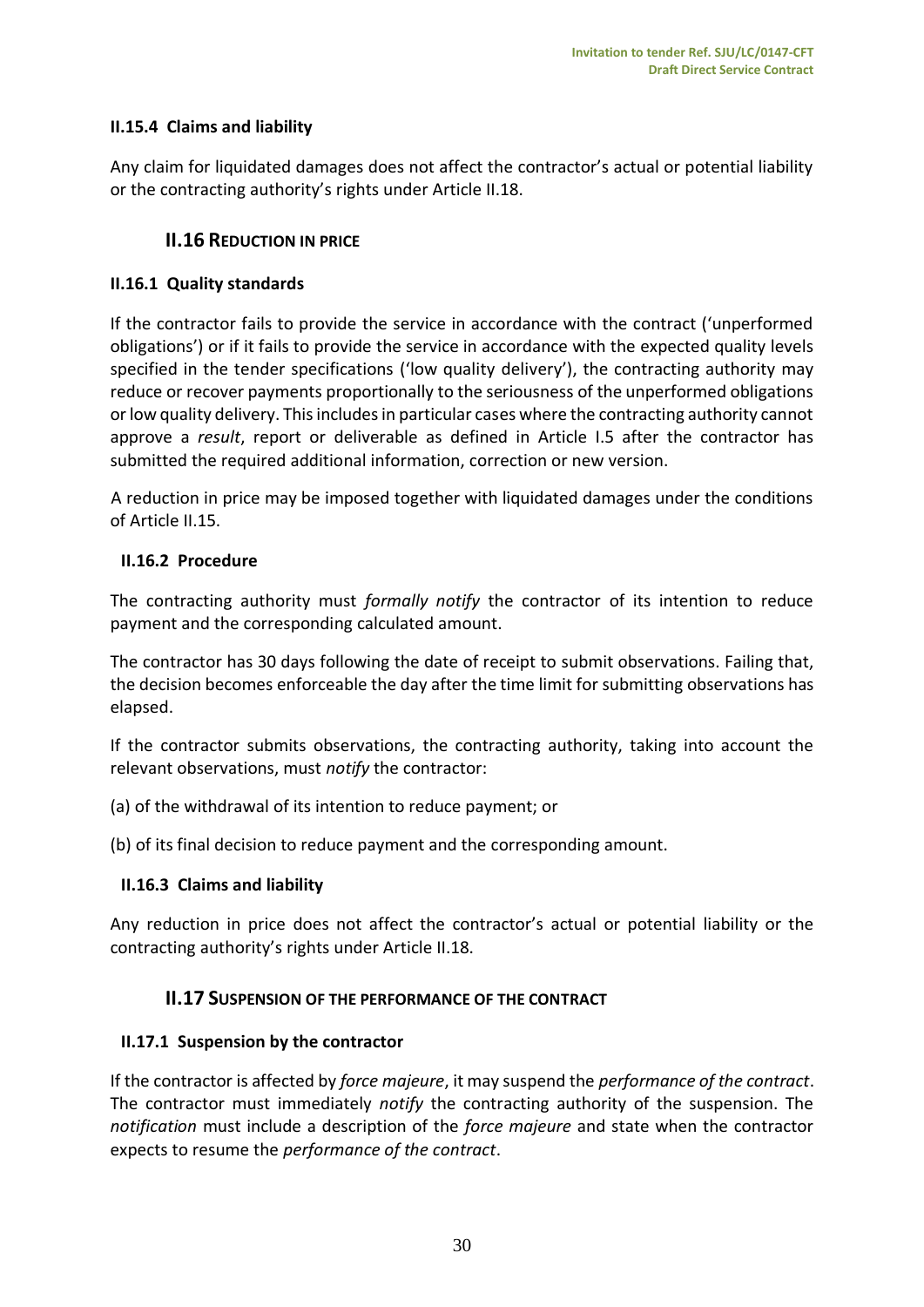The contractor must *notify* the contracting authority as soon as it is able to resume *performance of the contract*, unless the contracting authority has already terminated the contract.

# <span id="page-30-0"></span>**II.17.2 Suspension by the contracting authority**

The contracting authority may suspend the *performance of the contract* or any part of it:

(a) if the procedure for awarding the contract or the *performance of the contract* proves to have been subject to *substantial errors, irregularities or fraud*;

(b) in order to verify whether the presumed *substantial errors, irregularities or fraud* actually occurred.

The contracting authority must *formally notify* the contractor of the suspension. Suspension takes effect on the date of *formal notification*, or at a later date if the *formal notification* so provides.

The contracting authority must *notify* the contractor as soon as possible whether:

(a) it is lifting the suspension; or

 $\overline{a}$ 

(b) it intends to terminate the contract under Article II.18.1(f) or (j).

<span id="page-30-1"></span>The contractor is not entitled to compensation for suspension of any part of the contract.

# **II.18 TERMINATION OF THE CONTRACT**

## <span id="page-30-2"></span>**II.18.1 Grounds for termination by the contracting authority**

The contracting authority may terminate the contract in the following circumstances:

- (a) if provision of the services under the contract has not actually started within 15 days of the scheduled date and the contracting authority considers the new date proposed, if any, unacceptable, taking into account Article II.11.2;
- (b) if the contractor is unable, through its own fault, to obtain any permit or licence required for *performance of the contract*;
- (c) if the contractor does not perform the contract in accordance with the tender specifications or is in breach of another substantial contractual obligation.
- (d) if the contractor or any person that assumes unlimited liability for the debts of the contractor is in one of the situations provided for in points (a) and (b) of Article 106(1) of the Financial Regulation<sup>4</sup>;
- (e) if the contractor or any *related person* is subject to any of the situations provided for in points (c) to (f) of Article 106(1) or to Article 106(2) of the Financial Regulation.

<sup>&</sup>lt;sup>4</sup> Regulation (EU, EURATOM) No 966/2012 on the financial rules applicable to the general budget of the Union, as amended [http://eur-lex.europa.eu/legal](http://eur-lex.europa.eu/legal-content/EN/TXT/?uri=celex:32012R0966)[content/EN/TXT/?uri=celex:32012R0966](http://eur-lex.europa.eu/legal-content/EN/TXT/?uri=celex:32012R0966)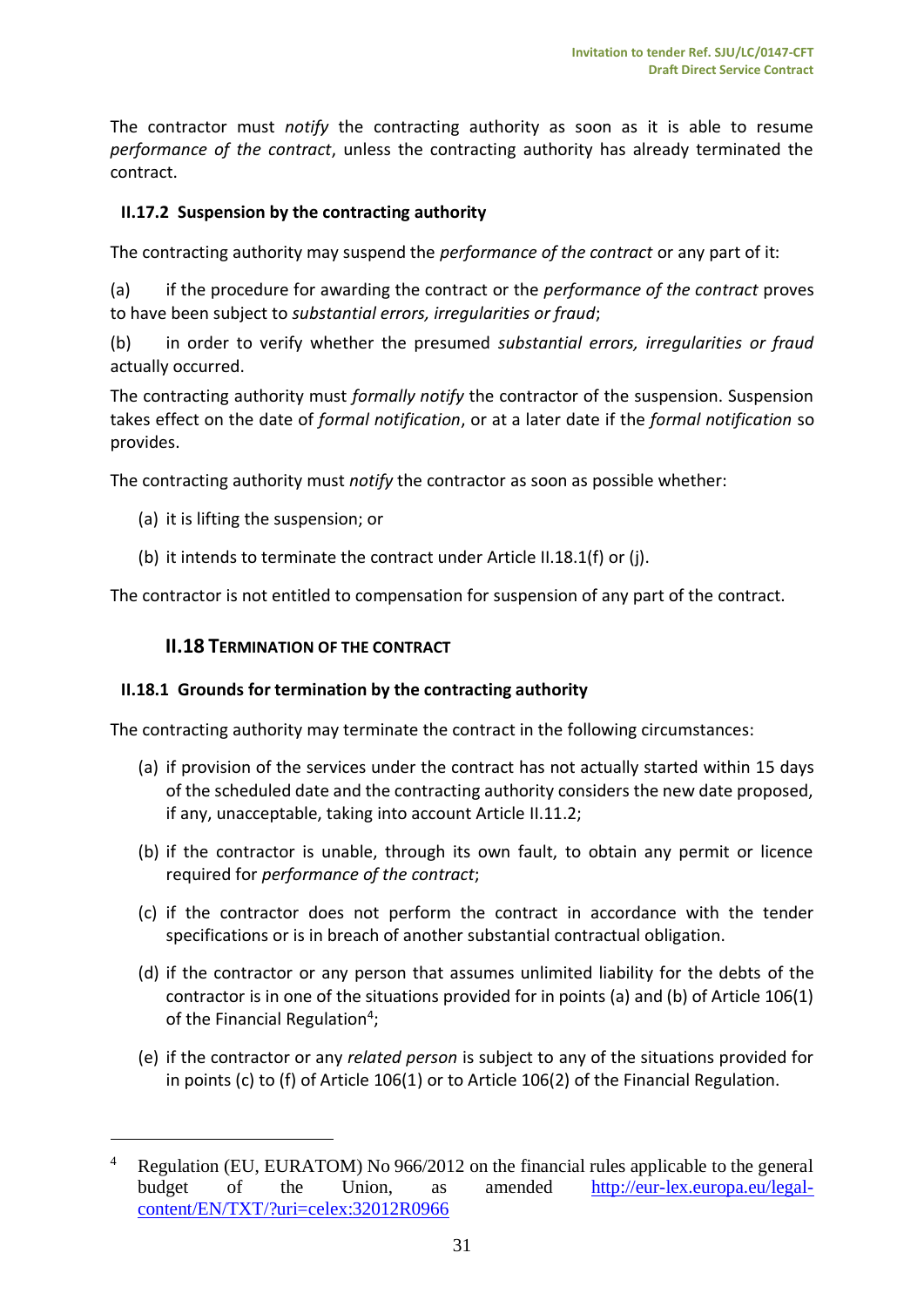- (f) if the procedure for awarding the contract or the *performance of the contract* prove to have been subject to *substantial errors*, *irregularities* or *fraud*;
- (g) if the contractor does not comply with applicable obligations under environmental, social and labour law established by Union law, national law, collective agreements or by the international environmental, social and labour law provisions listed in Annex X to Directive 2014/24/EU;
- (h) if the contractor is in a situation that could constitute a *conflict of interest* or a *professional conflicting interest* as referred to in Article II.7;
- (i) if a change to the contractor's legal, financial, technical, organisational or ownership situation is likely to substantially affect the *performance of the contract* or substantially modify the conditions under which the contract was initially awarded;
- (j) in the event of *force majeure*, where either resuming implementation is impossible or the necessary ensuing amendments to the contract would mean that the tender specifications are no longer fulfilled or result in unequal treatment of tenderers or contractors;

## <span id="page-31-0"></span>**II.18.2 Grounds for termination by the contractor**

The contractor may terminate the contract if:

- (a) it has evidence that the contracting authority has committed *substantial errors*, *irregularities* or *fraud* in the procedure for awarding the contract or the *performance of the contract*;
- (b) the contracting authority fails to comply with its obligations, in particular the obligation to provide the information needed for the contractor to perform the contract as provided for in the tender specifications.

#### <span id="page-31-1"></span>**II.18.3 Procedure for termination**

A party must *formally notify* the other party of its intention to terminate the contract and the grounds for termination.

The other party has 30 days following the date of receipt to submit observations, including the measures it has taken to continue fulfilling its contractual obligations. Failing that, the decision to terminate becomes enforceable the day after the time limit for submitting observations has elapsed.

If the other party submits observations, the party intending to terminate must *formally notify* it either of the withdrawal of its intention to terminate or of its final decision to terminate.

In the cases referred to in points (a) to (d) and (g) to (i) of Article II.18.1 and in Article II.18.2, the date on which the termination takes effect must be specified in the *formal notification*.

In the cases referred to in points (e), (f) and (j) of Article II.18.1, the termination takes effect on the day following the date on which the contractor receives *notification* of termination.

In addition, at the request of the contracting authority and regardless of the grounds for termination, the contractor must provide all necessary assistance, including information,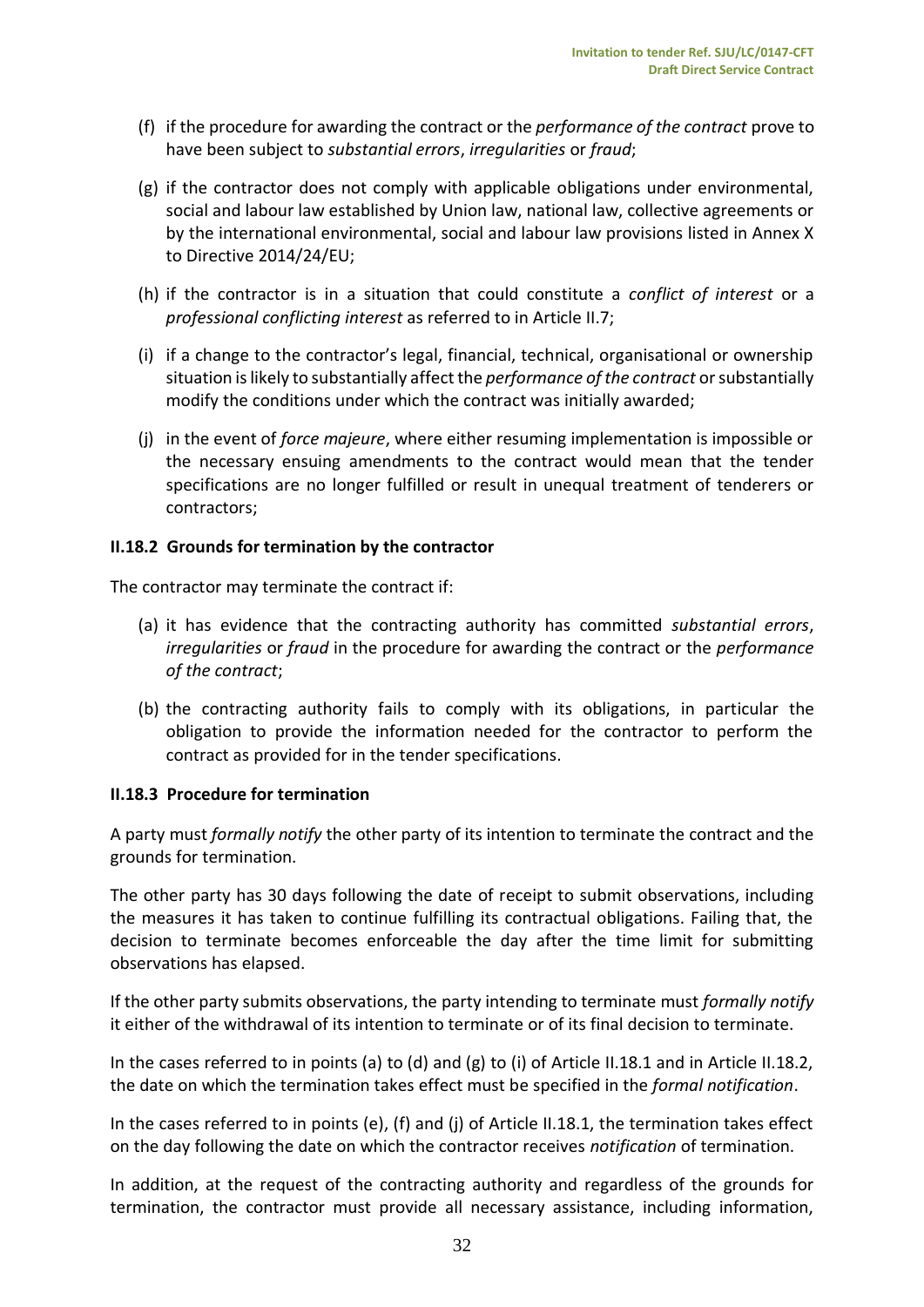documents and files, to allow the contracting authority to complete, continue or transfer the services to a new contractor or internally, without interruption or adverse effect on the quality or continuity of the services. The parties may agree to draw up a transition plan detailing the contractor's assistance unless such plan is already detailed in other contractual documents or in the tender specifications. The contractor must provide such assistance at no additional cost, except if it can demonstrate that it requires substantial additional resources or means, in which case it must provide an estimate of the costs involved and the parties will negotiate an arrangement in good faith.

# <span id="page-32-0"></span>**II.18.4 Effects of termination**

The contractor is liable for damage incurred by the contracting authority as a result of the termination of the contract including the cost of appointing another contractor to provide or complete the services, unless the damage was caused by the situation specified in Article II.18.1 (j) or in Article II.18.2. The contracting authority may claim compensation for such damage.

The contractor is not entitled to compensation for any loss resulting from the termination of the contract, including loss of anticipated profits, unless the loss was caused by the situation specified in Article II.18.2.

The contractor must take all appropriate measures to minimise costs, prevent damage and cancel or reduce its commitments.

Within 60 days of the date of termination, the contractor must submit any report, deliverable or *result* and any invoice required for services that were provided before the date of termination.

In the case of joint tenders, the contracting authority may terminate the contract with each member of the group separately on the basis of points (d), (e) or (g) of Article II.18.1, under the conditions set out in Article II.11.2.

## <span id="page-32-1"></span>**II.19 INVOICES, VALUE ADDED TAX AND E-INVOICING**

## <span id="page-32-2"></span>**II.19.1 Invoices and value added tax**

Invoices must contain the contractor's (or leader's in the case of a joint tender) identification data, the amount, the currency and the date, as well as the contract reference.

Invoices must indicate the place of taxation of the contractor (or leader in the case of a joint tender) for value added tax (VAT) purposes and must specify separately amounts not including VAT and amounts including VAT.

The contracting authority is exempt from all taxes and duties, including VAT, in accordance with Articles 3 and 4 of the Protocol on the privileges and immunities of the European Union.

The contractor (or leader in the case of a joint tender) must complete the necessary formalities with the relevant authorities to ensure that the supplies and services required for *performance of the contract* are exempt from taxes and duties, including VAT.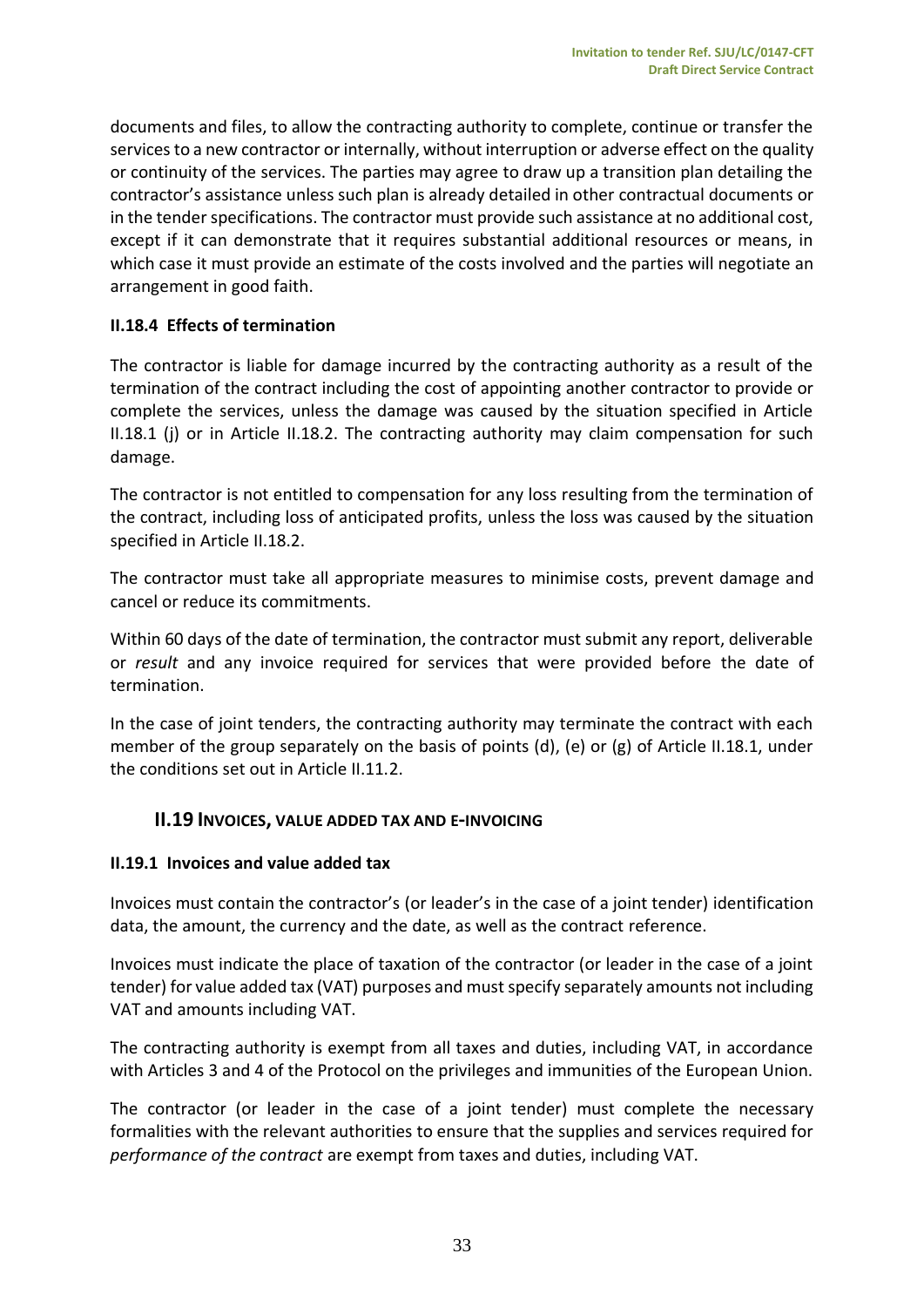# <span id="page-33-0"></span>**II.19.2 E-invoicing**

If provided for in the special conditions, the contractor (or leader in the case of a joint tender) submits invoices in electronic format if the conditions regarding electronic signature specified by Directive 2006/112/EC on VAT are fulfilled, i.e. using a qualified electronic signature or through electronic data interchange.

<span id="page-33-1"></span>Reception of invoices by standard format (pdf) or email is not accepted.

# **II.20 PRICE REVISION**

If a price revision index is provided in Article I.4.2, this Article applies to it.

Prices are fixed and not subject to revision during the first year of the contract.

At the beginning of the second and every following year of the contract, each price may be revised upwards or downwards at the request of one of the parties.

A party may request a price revision in writing no later than three months before the anniversary date of entry into force of the contract. The other party must acknowledge the request within 14 days of receipt.

At the anniversary date, the contracting authority must communicate the final index for the month in which the request was received, or failing that, the last provisional index available for that month. The contractor establishes the new price on this basis and communicates it as soon as possible to the contracting authority for verification.

The price revision is calculated using the following formula:

$$
Pr = Po \times (-)
$$
  
lo

where:  $Pr =$  revised price;

Po = price in the tender;

Io = index for the month in which the contract enters into force;

Ir = index for the month in which the request to revise prices is received.

## <span id="page-33-2"></span>**II.21 PAYMENTS AND GUARANTEES**

## <span id="page-33-3"></span>**II.21.1 Date of payment**

Payments are deemed to be effected on the date when they are debited to the contracting authority's account.

## <span id="page-33-4"></span>**II.21.2 Currency**

Payments are made in euros or in the currency provided for in Article I.7.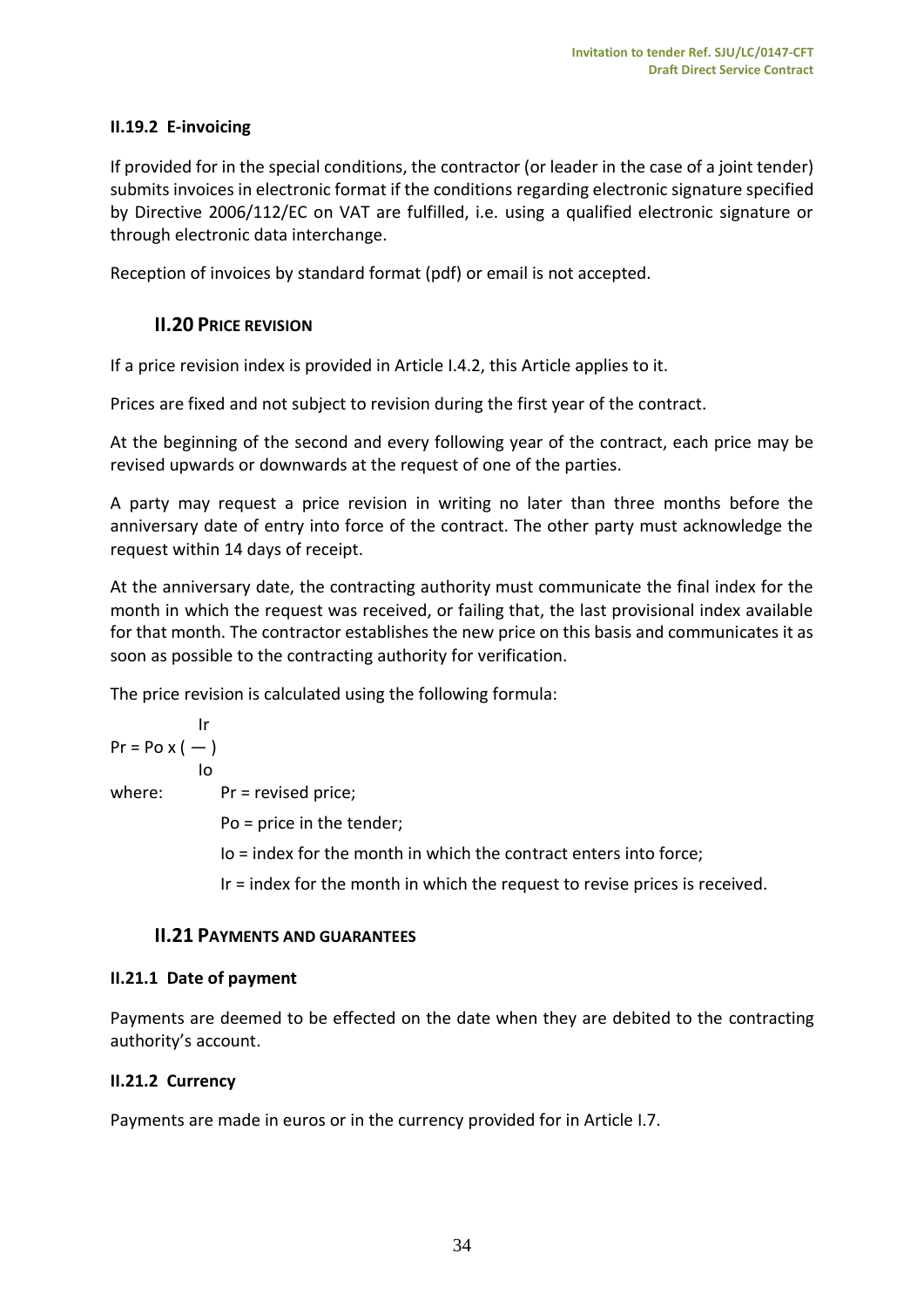## <span id="page-34-0"></span>**II.21.3 Conversion**

The contracting authority makes any conversion between the euro and another currency at the daily euro exchange rate published in the Official Journal of the European Union, or failing that, at the monthly accounting exchange rate, as established by the European Commission and published on the website indicated below, applicable on the day when it issues the payment order.

The contractor makes any conversion between the euro and another currency at the monthly accounting exchange rate, established by the Commission and published on the website indicated below, applicable on the date of the invoice.

[http://ec.europa.eu/budget/contracts\\_grants/info\\_contracts/inforeuro/inforeuro\\_en.cfm](http://ec.europa.eu/budget/contracts_grants/info_contracts/inforeuro/inforeuro_en.cfm)

#### <span id="page-34-1"></span>**II.21.4 Costs of transfer**

The costs of the transfer are borne as follows:

- (a) the contracting authority bears the costs of dispatch charged by its bank;
- (b) the contractor bears the costs of receipt charged by its bank;
- (c) the party causing repetition of the transfer bears the costs for repeated transfer.

#### <span id="page-34-2"></span>**II.21.5 Pre-financing, performance and money retention guarantees**

If, as provided for in Articles I.5 or I.6*,* a financial guarantee is required for the payment of prefinancing, as performance guarantee or as retention money guarantee, it must fulfil the following conditions:

- (a) the financial guarantee is provided by a bank or a financial institution approved by the contracting authority or, at the request of the contractor and with the agreement of the contracting authority, by a third party;
- (b) the guarantor stands as first-call guarantor and does not require the contracting authority to have recourse against the principal debtor (the contractor).

The contractor bears the cost of providing such guarantee.

Pre-financing guarantees must remain in force until the pre-financing is cleared against interim payments or payment of the balance. Where the payment of the balance takes the form of a debit note, the pre-financing guarantee must remain in force for three months after the debit note is sent to the contractor. The contracting authority must release the guarantee within the following month.

Performance guarantees cover compliance with substantial contractual obligations until the contracting authority has given its final approval for the service. The performance guarantee must not exceed 10 % of the total price of the contract. The contracting authority must release the guarantee fully after final approval of the service, as provided for in the contract.

Retention money guarantees cover full delivery of the service in accordance with the contract including during the contract liability period and until its final approval by the contracting authority. The retention money guarantee must not exceed 10 % of the total price of the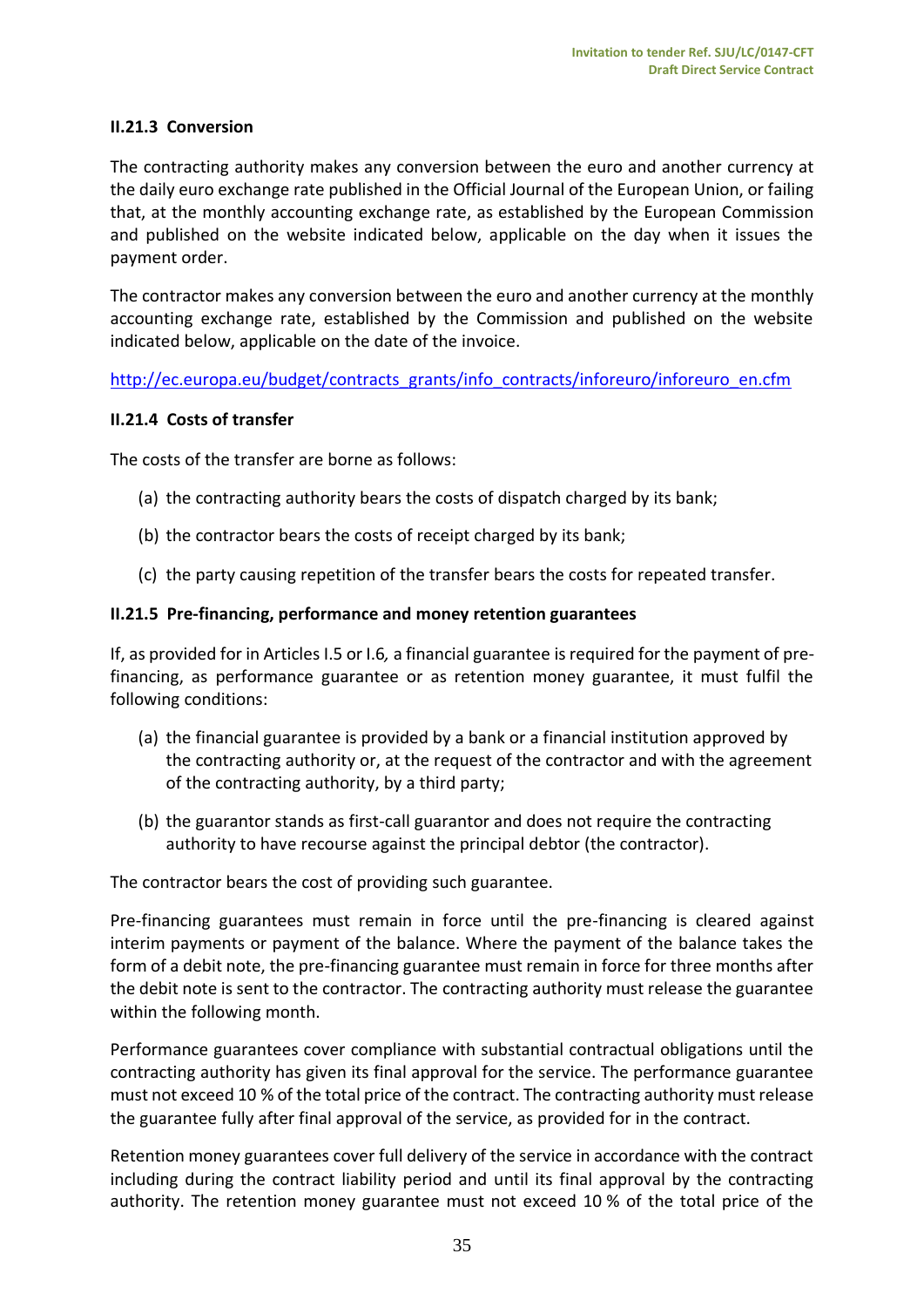contract. The contracting authority must release the guarantee after the expiry of the contract liability period as provided for in the contract.

The contracting authority must not request a retention money guarantee where it has requested a performance guarantee.

#### <span id="page-35-0"></span>**II.21.6 Interim payments and payment of the balance**

The contractor (or leader in the case of a joint tender) must send an invoice for interim payment, as provided for in Article I.5 or in the tender specifications.

The contractor (or leader in the case of a joint tender) must send an invoice for payment of the balance within 60 days of the end of the period of provision of the services, as provided for in Article I.5 or in the tender specifications.

Payment of the invoice and approval of documents does not imply recognition of the regularity, authenticity, completeness and correctness of the declarations and information they contain.

Payment of the balance may take the form of recovery.

#### <span id="page-35-1"></span>**II.21.7 Suspension of the time allowed for payment**

The contracting authority may suspend the payment periods specified in Article I.5 at any time by *notifying* the contractor (or leader in the case of a joint tender) that its invoice cannot be processed. The reasons the contracting authority may cite for not being able to process an invoice are:

- (a) because it does not comply with the contract;
- (b) because the contractor has not produced the appropriate documents or deliverables; or
- (c) because the contracting authority has observations on the documents or deliverables submitted with the invoice.

The contracting authority must *notify* the contractor (or leader in the case of joint tender) as soon as possible of any such suspension, giving the reasons for it.

Suspension takes effect on the date the contracting authority sends the *notification*. The remaining payment period resumes from the date on which the requested information or revised documents are received or the necessary further verification, including on-the-spot checks, is carried out. Where the suspension period exceeds two months, the contractor (or leader in the case of a joint tender) may request the contracting authority to justify the continued suspension.

Where the payment periods have been suspended following rejection of a document referred to in the first paragraph of this Article and the new document produced is also rejected, the contracting authority reserves the right to terminate the contract in accordance with Article II.18.1(c)*.*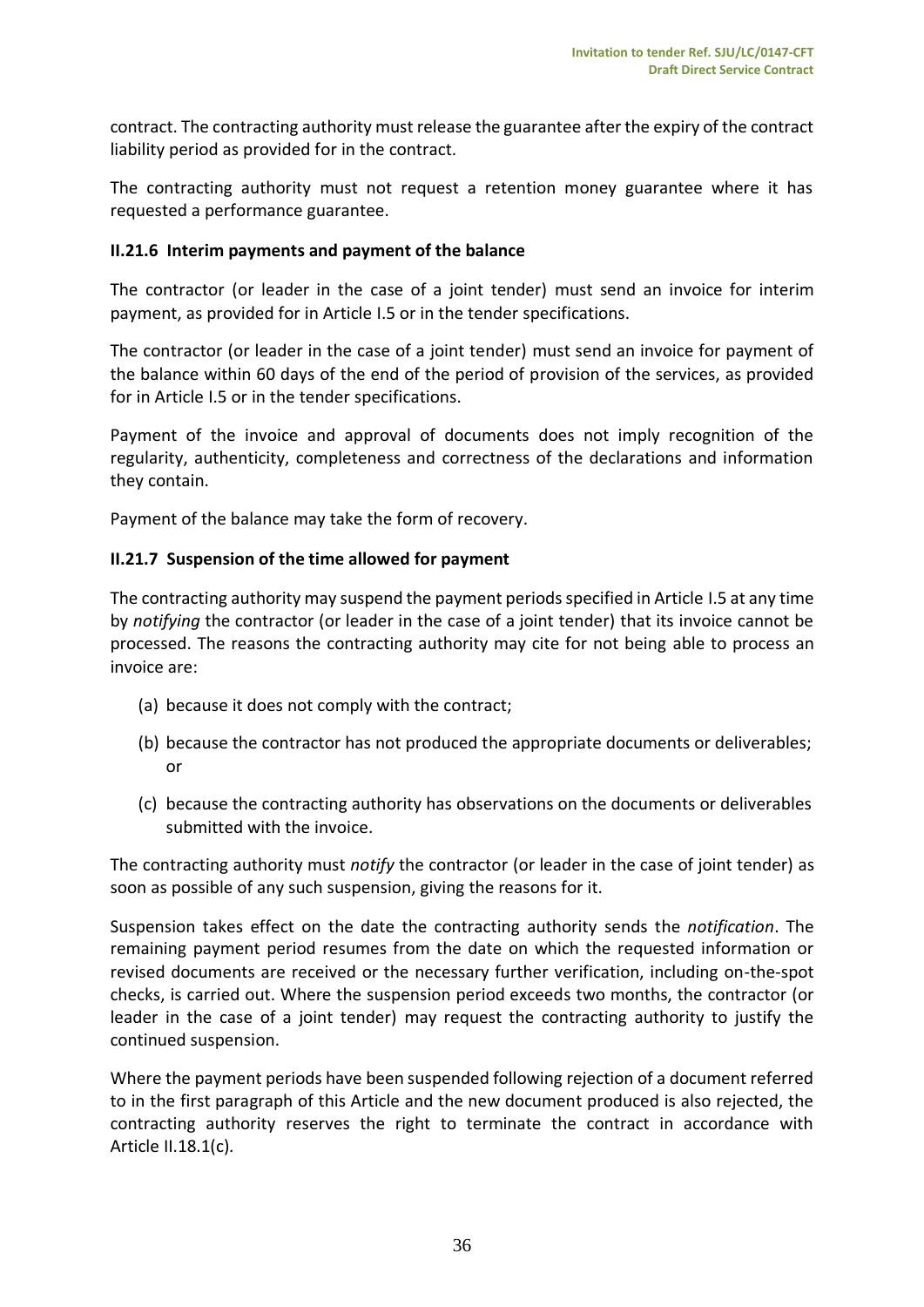## <span id="page-36-0"></span>**II.21.8 Interest on late payment**

On expiry of the payment periods specified in Article I.5, the contractor (or leader in the case of a joint tender) is entitled to interest on late payment at the rate applied by the European Central Bank for its main refinancing operations in euros (the reference rate) plus eight points. The reference rate is the rate in force, as published in the C series of the *Official Journal of the European Union,* on the first day of the month in which the payment period ends.

Suspension of the payment period as provided for in Article II.21.7 is not considered as giving rise to late payment.

Interest on late payment covers the period running from the day following the due date for payment up to and including the date of payment as defined in Article II.21.1.

However, when the calculated interest is EUR 200 or less, it must be paid to the contractor (or leader in the case of a joint tender) only if it requests it within two months of receiving late payment.

## <span id="page-36-1"></span>**II.22 REIMBURSEMENTS**

- **II.22.1** If provided for in the special conditions or in the tender specifications, the contracting authority must reimburse expenses directly connected with the provision of the services either when the contractor provides it with supporting documents or on the basis of flat rates.
- **II.22.2** The contracting authority reimburses travel and subsistence expenses on the basis of the shortest itinerary and the minimum number of nights necessary for overnight stay at the destination.
- **II.22.3** The contracting authority reimburses travel expenses as follows:
- (a) travel by air: up to the maximum cost of an economy class ticket at the time of the reservation;
- (b) travel by boat or rail: up to the maximum cost of a first class ticket;
- (c) travel by car: at the rate of one first class rail ticket for the same journey and on the same day;

In addition, the contracting authority reimburses travel outside Union territory if it has given its prior written approval for the expenses.

- **II.22.4** The contracting authority reimburses subsistence expenses on the basis of a daily subsistence allowance as follows:
	- (a) for journeys of less than 200 km for a return trip, no subsistence allowance is payable;
	- (b) the daily subsistence allowance is payable only on receipt of supporting documents proving that the person concerned was present at the destination;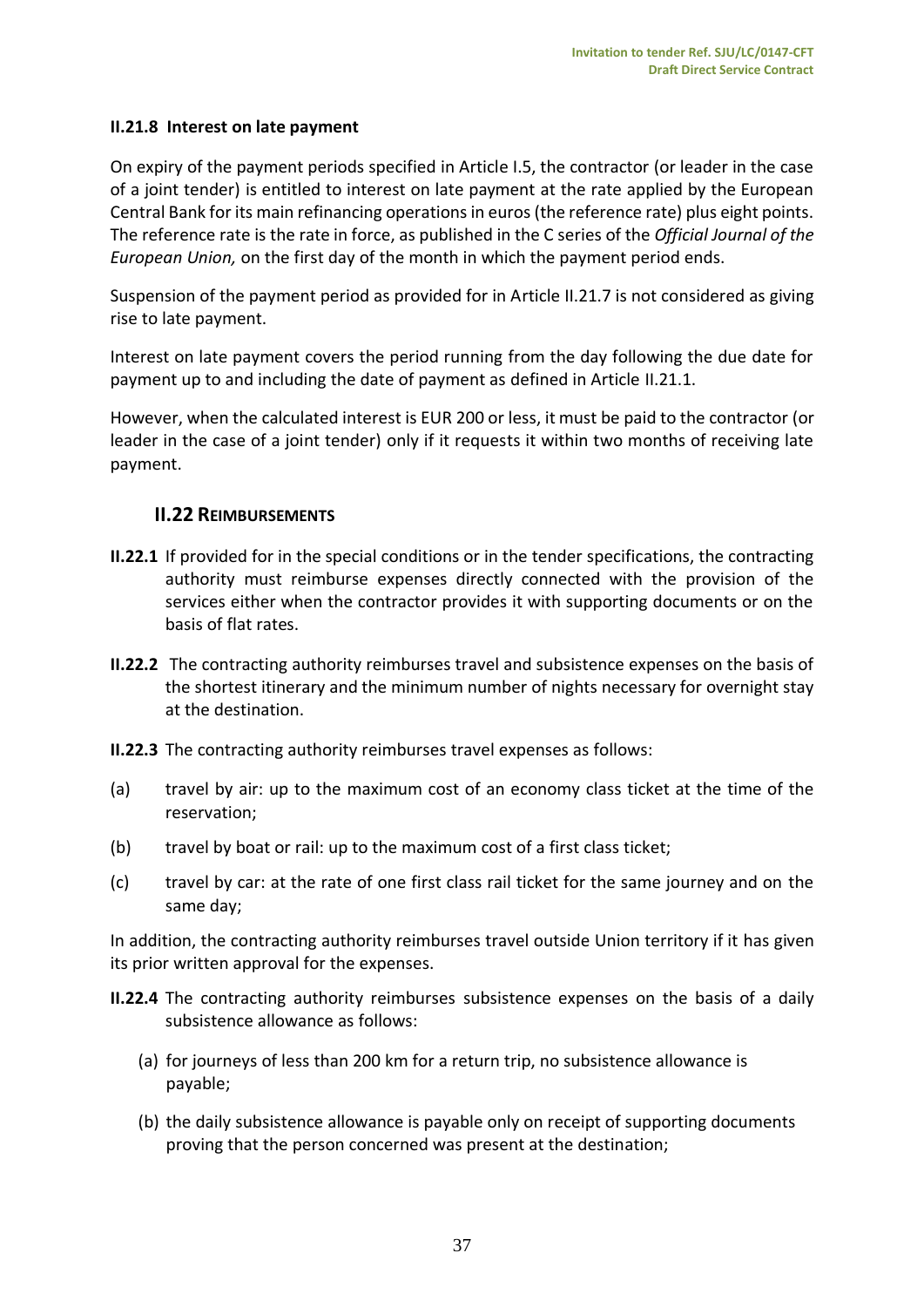- (c) the daily subsistence allowance takes the form of a flat-rate payment to cover all subsistence expenses, including meals, local transport including transport to and from the airport or station, insurance and sundries;
- (d) the daily subsistence allowance is reimbursed at the flat rates specified in Article I.4.3;
- (e) accommodation is reimbursed on receipt of supporting documents proving the necessary overnight stay at the destination, up to the flat-rate ceilings specified in Article I.4.3.
- <span id="page-37-0"></span>**II.22.5** The contracting authority reimburses the cost of shipment of equipment or unaccompanied luggage if it has given prior written approval for the expense.

# **II.23 RECOVERY**

**II.23.1** If an amount is to be recovered under the terms of the contract, the contractor must repay the contracting authority the amount in question.

## **II.23.2 Recovery procedure**

<span id="page-37-1"></span>Before recovery, the contracting authority must *formally notify* the contractor of its intention to recover the amount it claims, specifying the amount due and the reasons for recovery and inviting the contractor to make any observations within 30 days of receipt.

If no observations have been submitted or if, despite the observations submitted, the contracting authority decides to pursue the recovery procedure, it must confirm recovery by *formally notifying* a debit note to the contractor, specifying the date of payment. The contractor must pay in accordance with the provisions specified in the debit note.

If the contractor does not pay by the due date, the contracting authority may, after informing the contractor in writing, recover the amounts due:

- (a) by offsetting them against any amounts owed to the contractor by the Union or by the European Atomic Energy Community;
- (b) by calling in a financial guarantee if the contractor has submitted one to the contracting authority;
- <span id="page-37-2"></span>(c) by taking legal action.

#### **II.23.2 Interest on late payment**

If the contractor does not honour the obligation to pay the amount due by the date set by the contracting authority in the debit note, the amount due bears interest at the rate indicated in Article II.21.8. Interest on late payments will cover the period starting on the day after the due date for payment and ending on the date when the contracting authority receives the full amount owed.

Any partial payment is first entered against charges and interest on late payment and then against the principal amount.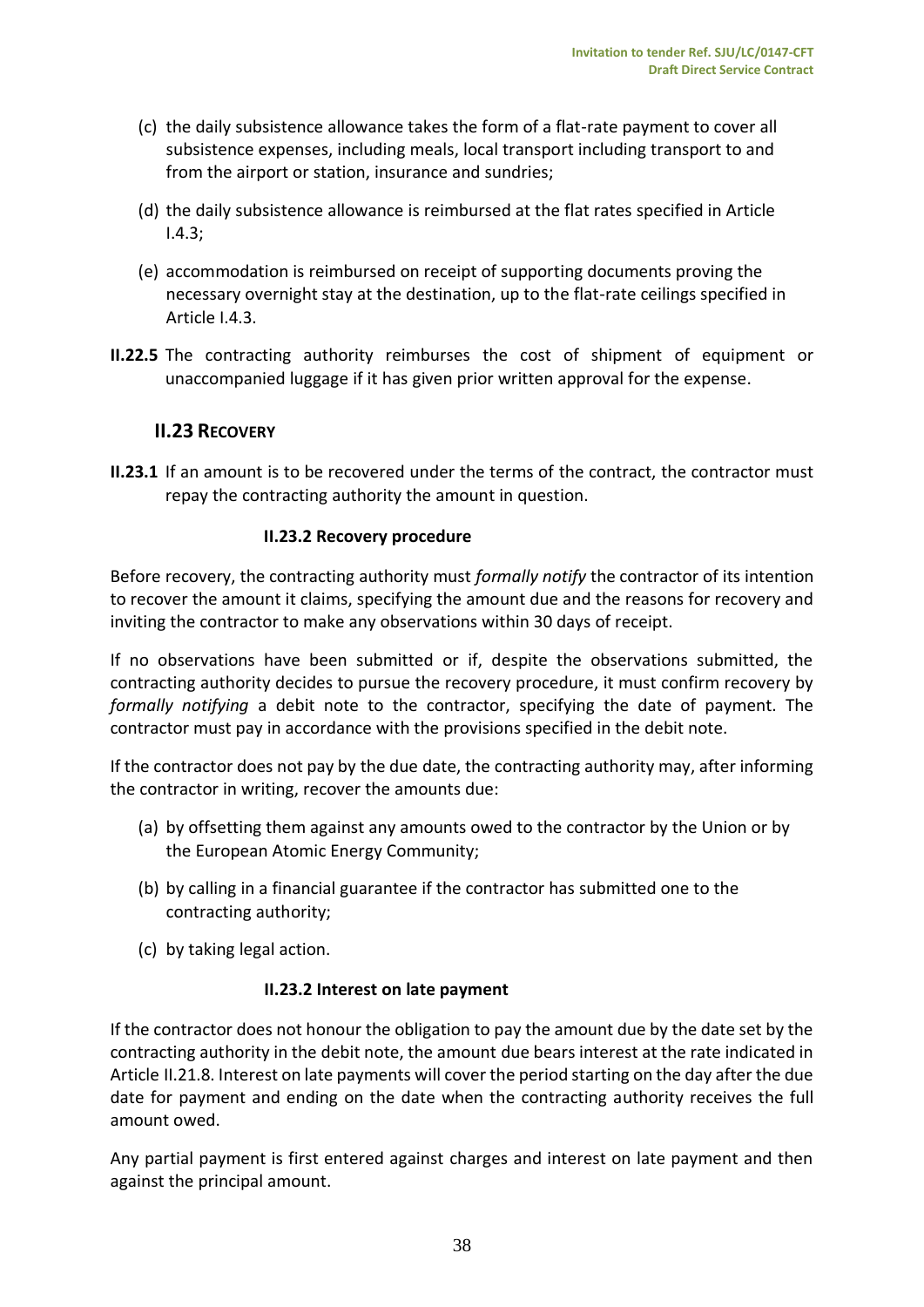## **II.23.3 Recovery rules in the case of joint tender**

<span id="page-38-0"></span>If the contract is signed by a group (joint tender), the group is jointly and severally liable under the conditions set out in Article II.6 (liability). The contracting authority first claims the full amount to the leader of the group.

If the leader does not pay by the due date and if the amount cannot be offset in accordance with Article II.23.2 (a), the contracting authority may claim the full amount to any other member of the group by *notifying* the debit note already sent to the leader under Article II.23.2.

#### <span id="page-38-1"></span>**II.24 CHECKS AND AUDITS**

**II.24.1** The contracting authority and the European Anti-Fraud Office may check or require an audit on the *performance of the contract*. This may be carried out either by OLAF's own staff or by any outside body authorised to do so on its behalf.

Such checks and audits may be initiated at any moment during the *performance of the contract* and up to five years starting from the payment of the balance.

The audit procedure is initiated on the date of receipt of the relevant letter sent by the contracting authority. Audits are carried out on a confidential basis.

- **II.24.2** The contractor must keep all original documents stored on any appropriate medium, including digitised originals if authorised under national law, for a period of five years starting from the payment of the balance.
- **II.24.3** The contractor must grant the contracting authority's staff and outside *personnel* authorised by the contracting authority the appropriate right of access to sites and premises where the contract is performed and to all the information, including information in electronic format, needed to conduct such checks and audits. The contractor must ensure that the information is readily available at the moment of the check or audit and, if so requested, that information is handed over in an appropriate format.
- **II.24.4** On the basis of the findings made during the audit, a provisional report is drawn up. The contracting authority or its authorised representative must send it to the contractor, who has 30 days following the date of receipt to submit observations. The contractor must receive the final report within 60 days following the expiry of that deadline to submit observations.

On the basis of the final audit findings, the contracting authority may recover all or part of the payments made in accordance with Article II.23 and may take any other measure which it considers necessary.

**II.24.5** In accordance with Council Regulation (Euratom, EC) No 2185/96 of 11 November 1996 concerning on-the-spot checks and inspection carried out by the Commission in order to protect the European Communities' financial interests against *fraud* and other *irregularities* and Regulation (EU, Euratom) No 883/2013 of the European Parliament and the Council of 11 September 2013 concerning investigation